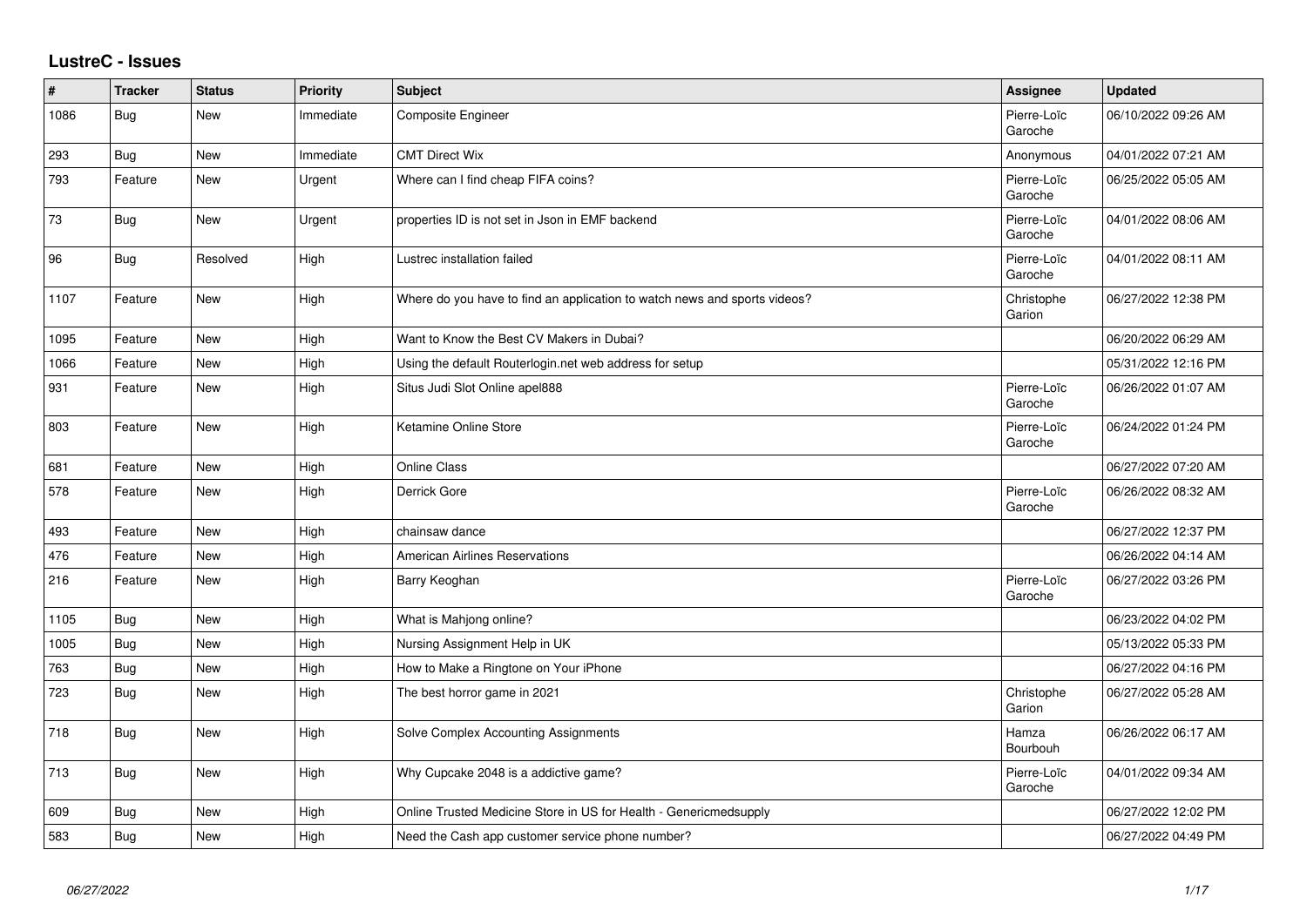| $\vert$ # | <b>Tracker</b> | <b>Status</b> | <b>Priority</b> | <b>Subject</b>                                                           | <b>Assignee</b>        | <b>Updated</b>      |
|-----------|----------------|---------------|-----------------|--------------------------------------------------------------------------|------------------------|---------------------|
| 580       | <b>Bug</b>     | New           | High            | What is Narrative Essay?                                                 | Christophe<br>Garion   | 06/26/2022 04:49 PM |
| 559       | Bug            | New           | High            | What Are Permission For Applications like Facebook Sending MMS?          |                        | 06/27/2022 03:25 PM |
| 279       | Bug            | New           | High            | What is an essential feature of an internal communications app?          |                        | 06/27/2022 04:43 PM |
| 273       | Bug            | New           | High            | assignment help online                                                   |                        | 04/01/2022 08:17 AM |
| 152       | Bug            | New           | High            | professional bridal makeup artist                                        | Christophe<br>Garion   | 06/26/2022 05:44 PM |
| 92        | <b>Bug</b>     | New           | High            | expression should have been normalized in EMF backend                    | Pierre-Loïc<br>Garoche | 06/27/2022 04:24 PM |
| 78        | <b>Bug</b>     | In Progress   | Normal          | Why generate MCDC conditions for constant flows?                         | Pierre-Loïc<br>Garoche | 04/01/2022 08:08 AM |
| 1109      | Feature        | New           | Normal          | Six Guns Mod Apk Answers Your Questions                                  | Christophe<br>Garion   | 06/26/2022 09:12 AM |
| 1099      | Feature        | New           | Normal          | Whatsapp Plus - A New Way Of Communicating                               |                        | 06/15/2022 10:48 AM |
| 1085      | Feature        | <b>New</b>    | Normal          | dcvghdcc asgdvgd dveduqwv ajdhvwd                                        |                        | 06/09/2022 03:46 PM |
| 1081      | Feature        | New           | Normal          | drift boss- the best driftitng game                                      |                        | 06/15/2022 05:56 AM |
| 1070      | Feature        | New           | Normal          | <b>Tableau Consulting Expertise</b>                                      |                        | 06/09/2022 11:50 AM |
| 1056      | Feature        | <b>New</b>    | Normal          | <b>Online Class Issues</b>                                               |                        | 05/28/2022 12:44 AM |
| 1050      | Feature        | <b>New</b>    | Normal          | Best Smart Phone Repair in Delhi                                         |                        | 05/25/2022 10:33 AM |
| 1049      | Feature        | New           | Normal          | IT Software Company In Delhi                                             |                        | 05/27/2022 05:24 AM |
| 1037      | Feature        | <b>New</b>    | Normal          | 1p lsd                                                                   | Christophe<br>Garion   | 05/19/2022 05:25 AM |
| 1017      | Feature        | <b>New</b>    | Normal          | fleeing the complex                                                      | Hamza<br>Bourbouh      | 05/13/2022 06:33 AM |
| 995       | Feature        | New           | Normal          | "ij.start canon                                                          |                        | 06/27/2022 01:29 PM |
| 994       | Feature        | New           | Normal          | Cricut.com/setup                                                         |                        | 06/26/2022 02:00 AM |
| 973       | Feature        | <b>New</b>    | Normal          | Free NFL Streaming Sites                                                 |                        | 05/10/2022 10:56 AM |
| 968       | Feature        | New           | Normal          | watch nfl online free live streaming                                     |                        | 06/25/2022 11:52 PM |
| 967       | Feature        | <b>New</b>    | Normal          | stream live nfl games free online                                        |                        | 06/26/2022 10:09 AM |
| 963       | Feature        | New           | Normal          | Why I am not getting cool cash app card designs- call experts            |                        | 06/26/2022 07:52 AM |
| 960       | Feature        | New           | Normal          | Zooming Instagram Picture In Full HD                                     | Pierre-Loïc<br>Garoche | 06/26/2022 07:18 AM |
| 944       | Feature        | New           | Normal          | Canon.com/ijsetup                                                        |                        | 06/27/2022 09:46 AM |
| 927       | Feature        | New           | Normal          | What Is The Right Way To Troubleshoot Cash App Transfer Failed Problems? |                        | 04/12/2022 05:54 AM |
| 919       | Feature        | New           | Normal          | How can I check my Cash App card balance by dialing a number?            |                        | 04/10/2022 09:07 AM |
| 904       | Feature        | New           | Normal          | Laora seeck                                                              |                        | 04/20/2022 11:54 AM |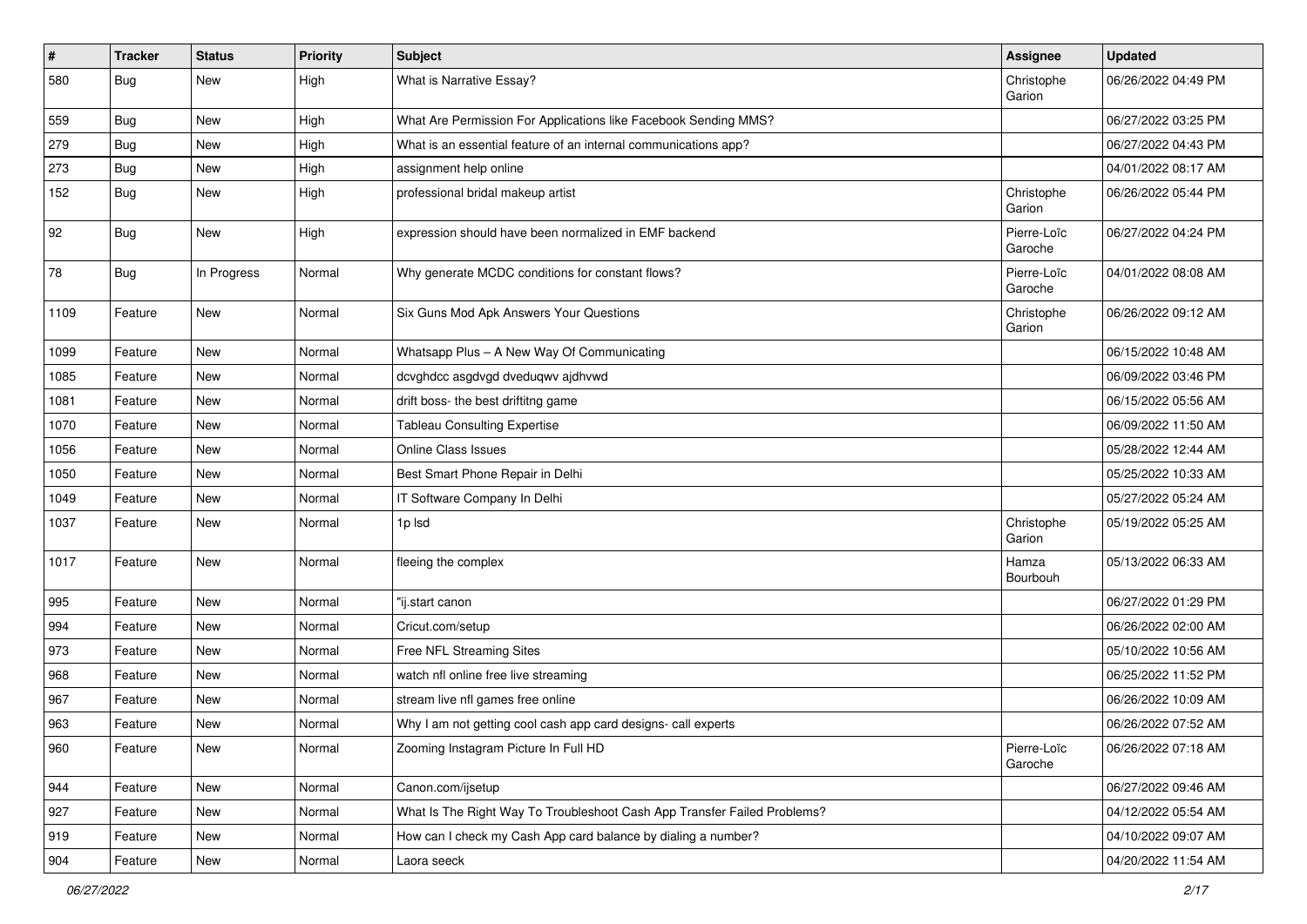| $\vert$ # | <b>Tracker</b> | <b>Status</b> | <b>Priority</b> | Subject                                                              | Assignee               | <b>Updated</b>      |
|-----------|----------------|---------------|-----------------|----------------------------------------------------------------------|------------------------|---------------------|
| 903       | Feature        | <b>New</b>    | Normal          | Good game                                                            |                        | 04/11/2022 08:39 AM |
| 902       | Feature        | New           | Normal          | salo717                                                              |                        | 05/18/2022 10:35 AM |
| 901       | Feature        | New           | Normal          | good game ever                                                       |                        | 06/26/2022 06:25 PM |
| 900       | Feature        | <b>New</b>    | Normal          | good game ever                                                       |                        | 04/02/2022 11:59 AM |
| 899       | Feature        | New           | Normal          | Application of Optical Fiber Gyroscope                               | Christophe<br>Garion   | 04/02/2022 11:23 AM |
| 896       | Feature        | <b>New</b>    | Normal          | Application of North Finder in Mining Industry                       | Xavier Thirioux        | 04/01/2022 09:49 AM |
| 894       | Feature        | New           | Normal          | Need phd dissertation help in UK                                     |                        | 05/30/2022 12:29 PM |
| 879       | Feature        | <b>New</b>    | Normal          | Best Garage Door Repair in Massachusetts                             |                        | 04/01/2022 09:16 AM |
| 877       | Feature        | New           | Normal          | <b>Exness Broker Review</b>                                          |                        | 04/01/2022 09:12 AM |
| 868       | Feature        | <b>New</b>    | Normal          | What Is the Role of a Graphic Designer?                              | Pierre-Loïc<br>Garoche | 04/01/2022 09:12 AM |
| 866       | Feature        | New           | Normal          | Northern Ireland Dissertation Writing Service                        | Pierre-Loïc<br>Garoche | 04/01/2022 09:12 AM |
| 848       | Feature        | New           | Normal          | Online Classes Assistance                                            |                        | 04/01/2022 08:57 AM |
| 847       | Feature        | New           | Normal          | Canon.com/ijsetup                                                    |                        | 04/01/2022 09:08 AM |
| 846       | Feature        | <b>New</b>    | Normal          | ij.start canon                                                       |                        | 04/01/2022 08:58 AM |
| 845       | Feature        | New           | Normal          | canon.com/ijsetup                                                    |                        | 04/01/2022 08:58 AM |
| 824       | Feature        | <b>New</b>    | Normal          | How to watch Fox News on my Smart TV or similar devices?             | Pierre-Loïc<br>Garoche | 04/01/2022 09:00 AM |
| 823       | Feature        | New           | Normal          | How much does Disney Plus cost?                                      | Pierre-Loïc<br>Garoche | 06/27/2022 04:05 AM |
| 813       | Feature        | <b>New</b>    | Normal          | Canon.com/ijsetup                                                    |                        | 05/25/2022 08:27 AM |
| 812       | Feature        | New           | Normal          | canon.com/ijsetup                                                    |                        | 06/27/2022 01:21 PM |
| 810       | Feature        | <b>New</b>    | Normal          | how to remove viruses from a phone                                   |                        | 06/26/2022 06:05 PM |
| 806       | Feature        | New           | Normal          | Go everywhere thanks to mapquest driving directions                  |                        | 06/27/2022 02:39 AM |
| 794       | Feature        | <b>New</b>    | Normal          | Safe place to buy fifa coins                                         |                        | 06/26/2022 06:07 PM |
| 779       | Feature        | <b>New</b>    | Normal          | Latest Whatsapp groups for Teens                                     | Pierre-Loïc<br>Garoche | 06/26/2022 02:43 AM |
| 756       | Feature        | New           | Normal          | Your one-stop destination for the thesis writing service             |                        | 04/01/2022 09:01 AM |
| 740       | Feature        | New           | Normal          | Online Thesis Help USA                                               |                        | 06/27/2022 03:19 AM |
| 725       | Feature        | New           | Normal          | What are memo writing services design                                |                        | 06/24/2022 06:24 AM |
| 698       | Feature        | New           | Normal          | Connect with cash app representative to ask about cash app flip scam |                        | 06/26/2022 11:24 AM |
| 693       | Feature        | New           | Normal          | How To Get My Money Back From The Cash App To Your Wallet?           |                        | 06/27/2022 01:31 AM |
| 683       | Feature        | New           | Normal          | Game creation                                                        |                        | 06/27/2022 08:39 AM |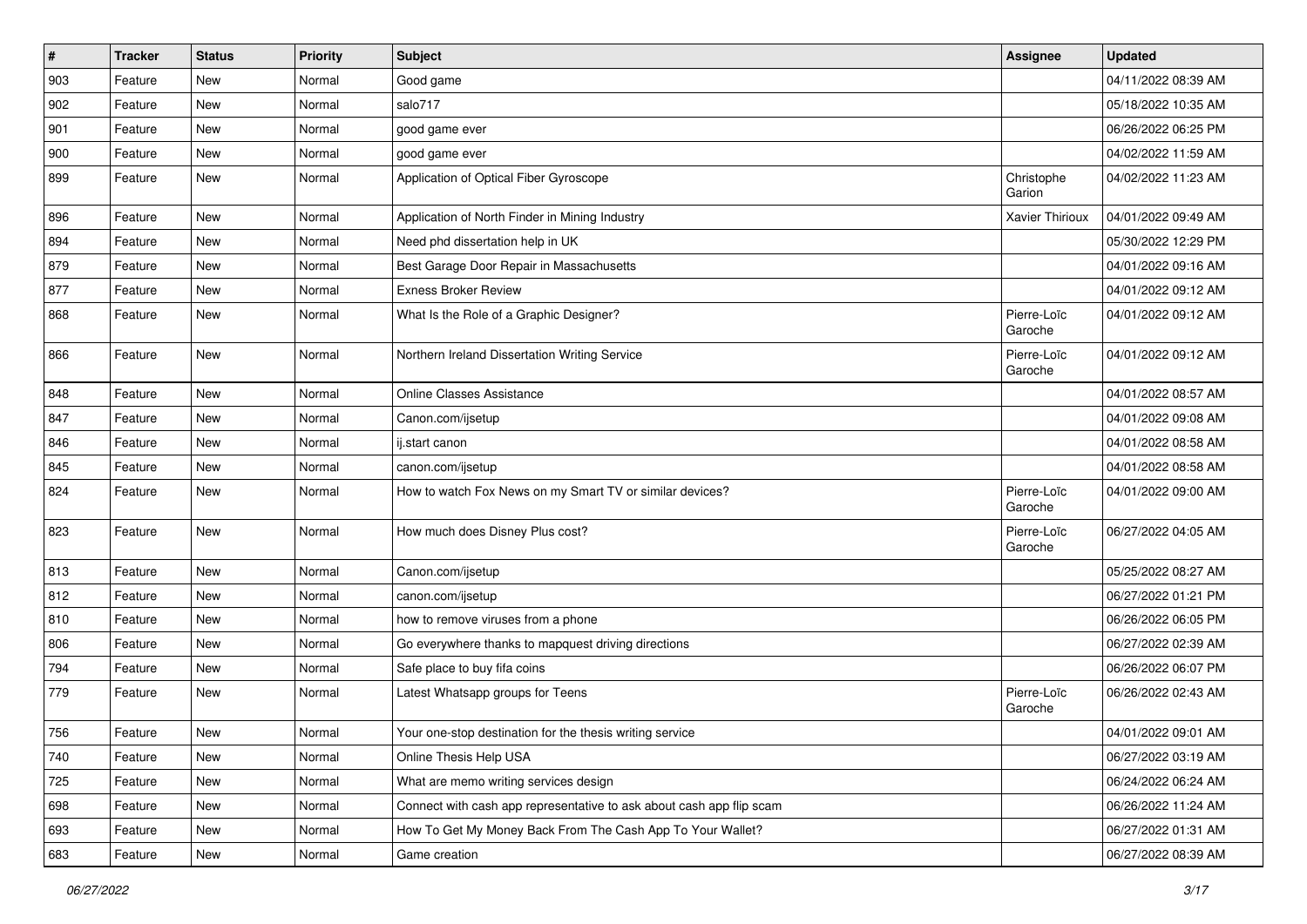| $\sharp$ | <b>Tracker</b> | <b>Status</b> | <b>Priority</b> | <b>Subject</b>                                                            | Assignee               | <b>Updated</b>      |
|----------|----------------|---------------|-----------------|---------------------------------------------------------------------------|------------------------|---------------------|
| 680      | Feature        | New           | Normal          | Word Jewels 2                                                             |                        | 06/27/2022 10:41 AM |
| 669      | Feature        | <b>New</b>    | Normal          | Nursing Assignment Help                                                   |                        | 06/27/2022 06:12 AM |
| 665      | Feature        | New           | Normal          | Look for a dedicated help with finance assignment                         |                        | 06/27/2022 05:56 AM |
| 654      | Feature        | New           | Normal          | <b>Peach Health Benefits</b>                                              |                        | 06/27/2022 03:56 PM |
| 649      | Feature        | <b>New</b>    | Normal          | <b>Pear Health Benefits</b>                                               |                        | 06/26/2022 02:53 PM |
| 648      | Feature        | <b>New</b>    | Normal          | <b>Plum Health Benefits</b>                                               |                        | 06/27/2022 12:54 AM |
| 647      | Feature        | <b>New</b>    | Normal          | <b>Cranberry Health Benefits</b>                                          |                        | 06/26/2022 09:45 PM |
| 646      | Feature        | New           | Normal          | Collaborative Research Group                                              |                        | 06/27/2022 04:01 AM |
| 637      | Feature        | New           | Normal          | Why do the Outlook rules not work in my account?                          |                        | 06/27/2022 09:51 AM |
| 611      | Feature        | <b>New</b>    | Normal          | Buy All Modafinil & Armodafinil Tablets @Buy Modafinil US                 |                        | 06/27/2022 01:12 AM |
| 610      | Feature        | <b>New</b>    | Normal          | CheapestMedsShop 100% Safe Medicines Online in USA UK & AUS.              |                        | 06/26/2022 04:35 PM |
| 608      | Feature        | <b>New</b>    | Normal          | How To Do Hotmail Password Reset Without Phone Number?                    |                        | 04/01/2022 09:22 AM |
| 606      | Feature        | New           | Normal          | Play unblocked cookie crush 3                                             | Pierre-Loïc<br>Garoche | 06/27/2022 08:45 AM |
| 605      | Feature        | <b>New</b>    | Normal          | What will the future of logo design be like?                              |                        | 06/26/2022 08:25 PM |
| 594      | Feature        | New           | Normal          | How does research proposal help online make it easy for me?               |                        | 06/27/2022 03:34 PM |
| 572      | Feature        | New           | Normal          | New features of WhatsApp Plus on Android phones                           | Pierre-Loïc<br>Garoche | 06/27/2022 07:38 AM |
| 558      | Feature        | <b>New</b>    | Normal          | <b>Stunning Classic Sofas</b>                                             |                        | 06/27/2022 04:44 PM |
| 557      | Feature        | <b>New</b>    | Normal          | <b>Business Law Assignment Help</b>                                       |                        | 06/27/2022 12:38 AM |
| 552      | Feature        | <b>New</b>    | Normal          | Radio rfm and the benefits of radio rfm                                   |                        | 06/27/2022 01:44 PM |
| 546      | Feature        | New           | Normal          | Quickbooks Error                                                          |                        | 06/27/2022 03:44 PM |
| 545      | Feature        | <b>New</b>    | Normal          | Best Canvas Print Company                                                 |                        | 06/26/2022 10:28 PM |
| 543      | Feature        | <b>New</b>    | Normal          | Get tech assistance with customer support on ATT Yahoo email login issue. |                        | 06/24/2022 05:08 PM |
| 527      | Feature        | New           | Normal          | My Teachers                                                               |                        | 06/27/2022 01:45 PM |
| 522      | Feature        | <b>New</b>    | Normal          | Can You Check App Limits, If Cash app won't let me send money?            |                        | 06/27/2022 01:06 AM |
| 521      | Feature        | New           | Normal          | Check out the Cash app Card balance for an overdraft.                     | Pierre-Loïc<br>Garoche | 06/26/2022 04:22 AM |
| 511      | Feature        | New           | Normal          | Fashion                                                                   | Anonymous              | 06/27/2022 12:17 AM |
| 510      | Feature        | <b>New</b>    | Normal          | Fashion                                                                   | Anonymous              | 06/26/2022 01:11 PM |
| 509      | Feature        | New           | Normal          | Fashion                                                                   | Anonymous              | 06/13/2022 03:39 AM |
| 499      | Feature        | New           | Normal          | Discover The Premium Features Of Spotify Mod Apk                          |                        | 06/27/2022 01:36 PM |
| 491      | Feature        | New           | Normal          | Automatically download and paste Reddit wallpapers into Windows           |                        | 06/27/2022 02:22 PM |
| 478      | Feature        | New           | Normal          | Is it safe to install third-party WhatsApp GB?                            |                        | 06/27/2022 03:37 PM |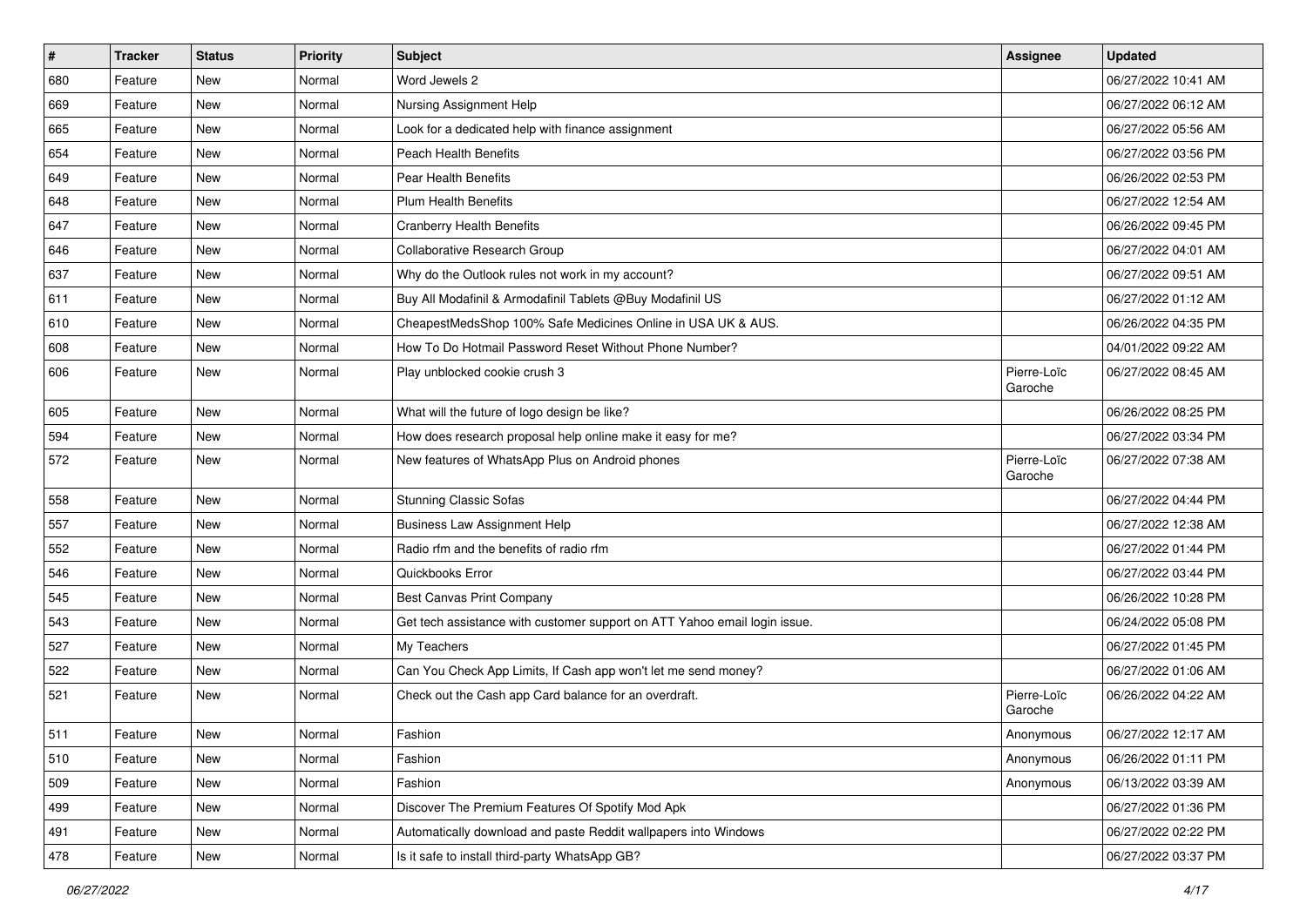| $\sharp$ | <b>Tracker</b> | <b>Status</b> | <b>Priority</b> | <b>Subject</b>                                                  | Assignee               | <b>Updated</b>      |
|----------|----------------|---------------|-----------------|-----------------------------------------------------------------|------------------------|---------------------|
| 281      | Feature        | New           | Normal          | what are the types of Ringtones?                                | Anonymous              | 06/27/2022 01:19 PM |
| 277      | Feature        | <b>New</b>    | Normal          | Nike Dunks Replica                                              |                        | 04/01/2022 08:19 AM |
| 276      | Feature        | New           | Normal          | Nike Dunks Replica                                              |                        | 04/01/2022 08:19 AM |
| 272      | Feature        | <b>New</b>    | Normal          | Fashion                                                         |                        | 06/27/2022 03:53 PM |
| 271      | Feature        | <b>New</b>    | Normal          | Fashion                                                         |                        | 06/27/2022 02:07 AM |
| 263      | Feature        | New           | Normal          | Wrecked Car Is Nothing But A Worthless                          | Pierre-Loïc<br>Garoche | 06/27/2022 12:37 PM |
| 255      | Feature        | <b>New</b>    | Normal          | best doctor for psoriasis                                       |                        | 06/27/2022 11:17 AM |
| 254      | Feature        | New           | Normal          | best ayurvedic treatment for psoriasis                          |                        | 04/01/2022 08:13 AM |
| 243      | Feature        | <b>New</b>    | Normal          | Reconstruir la pandilla de la mafia en Gangstar Vegas MOD APK   |                        | 06/26/2022 02:20 AM |
| 242      | Feature        | New           | Normal          | Descripción de Torque Pro MOD APK para Android                  |                        | 06/27/2022 10:06 AM |
| 241      | Feature        | New           | Normal          | How to get a complete solution of Big Ideas Math Answers?       |                        | 04/01/2022 08:15 AM |
| 240      | Feature        | New           | Normal          | Juego interesante de Dragon Ball Legends MOD APK                |                        | 06/25/2022 12:21 AM |
| 237      | Feature        | New           | Normal          | HP Printer Assistant Software   Download & Install HP Assistant |                        | 06/27/2022 01:01 PM |
| 229      | Feature        | <b>New</b>    | Normal          | How To Delete Cash App Account? - Check Out the Steps In Detail |                        | 05/01/2022 09:06 PM |
| 224      | Feature        | New           | Normal          | Instant Personal Loan                                           | Pierre-Loïc<br>Garoche | 06/26/2022 11:33 PM |
| 220      | Feature        | <b>New</b>    | Normal          | essay writing services                                          |                        | 06/26/2022 04:55 PM |
| 214      | Feature        | New           | Normal          | Five Christmas Apps For Apple Users                             |                        | 06/27/2022 08:53 AM |
| 212      | Feature        | New           | Normal          | How good is the market for gaming mobile apps at the moment?    |                        | 05/17/2022 11:09 AM |
| 204      | Feature        | New           | Normal          | New Car Tyres                                                   |                        | 04/01/2022 08:40 AM |
| 186      | Feature        | New           | Normal          | homoeobazaar                                                    |                        | 04/01/2022 08:40 AM |
| 180      | Feature        | <b>New</b>    | Normal          | homoeobazaar                                                    |                        | 06/27/2022 01:39 AM |
| 177      | Feature        | New           | Normal          | HD lace silky straight human hair wig                           |                        | 04/01/2022 08:41 AM |
| 175      | Feature        | New           | Normal          | All About Cash App Transfer Fail Problems                       |                        | 06/27/2022 03:30 PM |
| 174      | Feature        | <b>New</b>    | Normal          | Digital Marketing Philadelphia                                  |                        | 06/23/2022 07:06 AM |
| 173      | Feature        | New           | Normal          | private limited company registration                            |                        | 06/27/2022 04:47 AM |
| 172      | Feature        | New           | Normal          | pgdm colleges in bangalore                                      |                        | 06/23/2022 10:47 PM |
| 171      | Feature        | New           | Normal          | loan management system                                          |                        | 06/27/2022 03:18 AM |
| 170      | Feature        | <b>New</b>    | Normal          | top mba colleges in bangalore                                   |                        | 06/26/2022 05:46 PM |
| 151      | Feature        | New           | Normal          | Law Essay Writing Service - Assignments Planet                  |                        | 06/26/2022 05:42 PM |
| 142      | Feature        | New           | Normal          | About ashimary hair                                             |                        | 06/26/2022 09:07 AM |
| 141      | Feature        | <b>New</b>    | Normal          | Something about jerry curly                                     |                        | 06/27/2022 03:17 PM |
| 127      | Feature        | New           | Normal          | replica af1                                                     |                        | 04/01/2022 07:55 AM |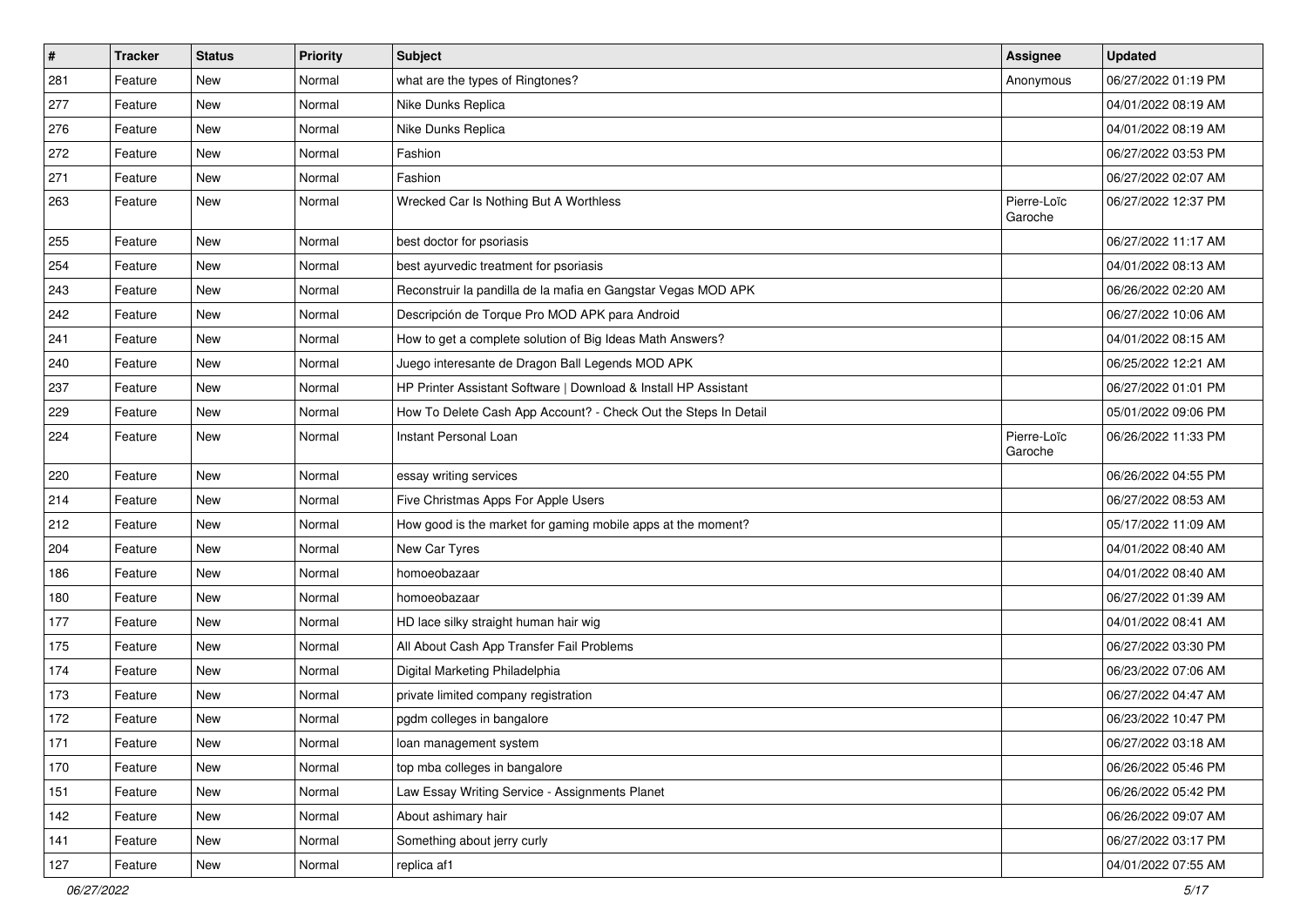| $\#$ | <b>Tracker</b> | <b>Status</b> | <b>Priority</b> | <b>Subject</b>                                                                                                                                           | Assignee               | <b>Updated</b>      |
|------|----------------|---------------|-----------------|----------------------------------------------------------------------------------------------------------------------------------------------------------|------------------------|---------------------|
| 126  | Feature        | New           | Normal          | Stussy Air Force 1 replica                                                                                                                               |                        | 06/27/2022 03:05 PM |
| 63   | Feature        | <b>New</b>    | Normal          | Skip normalization step in mutation generation if it possible                                                                                            | Pierre-Loïc<br>Garoche | 06/27/2022 04:16 PM |
| 1128 | Bug            | <b>New</b>    | Normal          | cvjvfbdi                                                                                                                                                 | Hamza<br>Bourbouh      | 06/27/2022 01:52 PM |
| 1127 | Bug            | New           | Normal          | Is there any support to find Google Feud answers?                                                                                                        |                        | 06/27/2022 04:27 AM |
| 1126 | Bug            | <b>New</b>    | Normal          | 1PLSD                                                                                                                                                    |                        | 06/25/2022 09:36 AM |
| 1125 | Bug            | <b>New</b>    | Normal          | What is Wordscapes?                                                                                                                                      |                        | 06/24/2022 09:05 AM |
| 1124 | Bug            | New           | Normal          | Cookie clicker unblocked                                                                                                                                 |                        | 06/24/2022 05:14 AM |
| 1123 | Bug            | <b>New</b>    | Normal          | Where To Watch FIFA World Cup 2022                                                                                                                       |                        | 06/24/2022 03:51 AM |
| 1122 | Bug            | New           | Normal          | Count the number of words on the Microsoft Word application in the phone                                                                                 |                        | 06/23/2022 04:19 AM |
| 1121 | Bug            | New           | Normal          | LustreC do not run                                                                                                                                       |                        | 06/22/2022 08:43 AM |
| 1120 | Bug            | <b>New</b>    | Normal          | Summary of 5 best coloring apps on phones                                                                                                                |                        | 06/26/2022 11:32 AM |
| 1119 | Bug            | New           | Normal          | Klondike Solitaire                                                                                                                                       |                        | 06/27/2022 03:00 PM |
| 1118 | Bug            | New           | Normal          | <b>Gameplay Minecraft</b>                                                                                                                                |                        | 06/27/2022 10:33 AM |
| 1117 | Bug            | New           | Normal          | Equal Words - Word search game for PC and Windows Phone                                                                                                  |                        | 06/27/2022 02:12 AM |
| 1116 | Bug            | <b>New</b>    | Normal          | ipTV smarts pro                                                                                                                                          |                        | 06/26/2022 05:34 PM |
| 1115 | Bug            | <b>New</b>    | Normal          | How to access your saved favorite Tiktok                                                                                                                 |                        | 06/26/2022 12:01 PM |
| 1114 | Bug            | New           | Normal          | To control the car, all you must do is click to go left or right and release the button to go straight.                                                  |                        | 06/25/2022 10:15 PM |
| 1113 | Bug            | <b>New</b>    | Normal          | Press the button to control your car                                                                                                                     |                        | 06/20/2022 12:09 PM |
| 1112 | Bug            | <b>New</b>    | Normal          | What Cash App Policy Says If Random Person Sent Me Money On Cash App?                                                                                    |                        | 06/27/2022 02:39 AM |
| 1111 | Bug            | New           | Normal          | LOLBeans is a fun battle royale game where you race with other players while avoiding obstacles. Reach the<br>end of the course in competitive gameplay! |                        | 06/26/2022 09:17 AM |
| 1110 | Bug            | <b>New</b>    | Normal          | Six Guns Mod Apk Answers Your Questions                                                                                                                  | Pierre-Loïc<br>Garoche | 06/20/2022 04:42 AM |
| 1108 | Bug            | <b>New</b>    | Normal          | Six Guns Mod Apk Answers Your Questions                                                                                                                  |                        | 06/26/2022 06:26 PM |
| 1106 | Bug            | New           | Normal          | How Do I Get Cash App ++ Without Confronting Any Technical Glitches?                                                                                     |                        | 06/25/2022 09:53 PM |
| 1104 | Bug            | New           | Normal          | Idle game fix bug                                                                                                                                        |                        | 06/26/2022 06:52 PM |
| 1103 | Bug            | New           | Normal          | Idle game fix bug                                                                                                                                        |                        | 06/25/2022 09:08 PM |
| 1102 | Bug            | New           | Normal          | Charlottesville Travel Guide?                                                                                                                            |                        | 06/26/2022 07:44 AM |
| 1101 | Bug            | New           | Normal          | How to Delete Cash App History at once?                                                                                                                  |                        | 06/27/2022 01:33 PM |
| 1098 | Bug            | New           | Normal          | Life of a Fisherman                                                                                                                                      |                        | 06/26/2022 05:16 PM |
| 1097 | Bug            | New           | Normal          | Race and experience new life.                                                                                                                            |                        | 06/26/2022 04:22 PM |
| 1096 | Bug            | New           | Normal          | Race and experience new life.                                                                                                                            |                        | 06/26/2022 06:07 PM |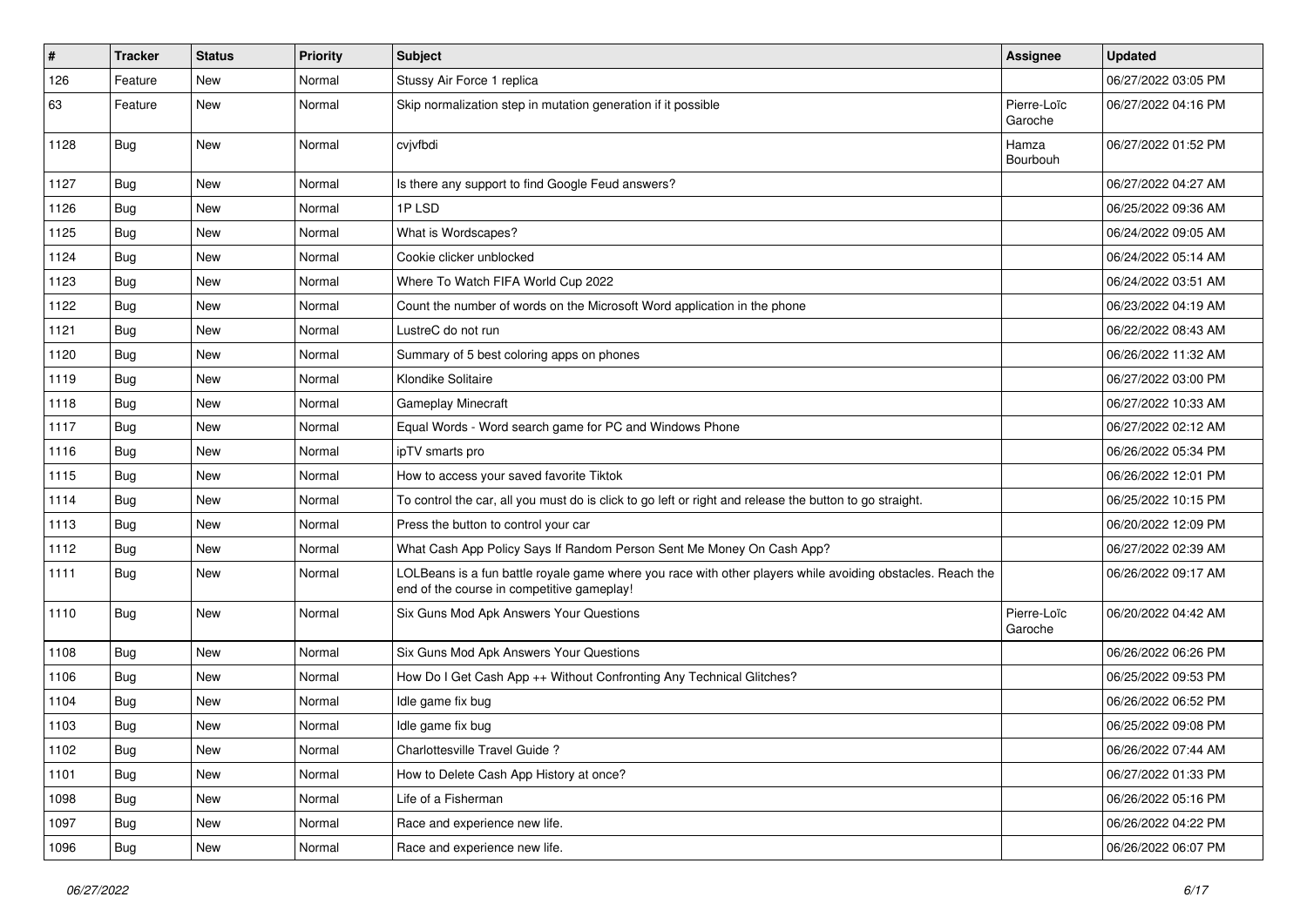| $\#$ | <b>Tracker</b> | <b>Status</b> | Priority | <b>Subject</b>                                              | <b>Assignee</b>        | <b>Updated</b>      |
|------|----------------|---------------|----------|-------------------------------------------------------------|------------------------|---------------------|
| 1094 | Bug            | New           | Normal   | What time does direct deposit hit Cash App?                 |                        | 06/14/2022 03:27 PM |
| 1093 | Bug            | New           | Normal   | Uniswap Exchange                                            | Christophe<br>Garion   | 06/14/2022 11:55 AM |
| 1092 | Bug            | <b>New</b>    | Normal   | Ellison Estate Vineyard                                     |                        | 06/20/2022 12:03 PM |
| 1091 | Bug            | <b>New</b>    | Normal   | Find family fun indoors and outdoors in the Jungfrau Region |                        | 06/14/2022 09:33 AM |
| 1090 | Bug            | New           | Normal   | Pay Someone To Do My Assignment                             |                        | 06/11/2022 03:15 PM |
| 1089 | Bug            | <b>New</b>    | Normal   | Pay Someone To Do My Assignment                             |                        | 06/15/2022 04:44 AM |
| 1088 | Bug            | <b>New</b>    | Normal   | Health And Fitness Tips 2022                                | Pierre-Loïc<br>Garoche | 06/20/2022 06:42 AM |
| 1087 | Bug            | <b>New</b>    | Normal   | How do new writers start out?                               |                        | 06/10/2022 03:25 PM |
| 1084 | Bug            | New           | Normal   | <b>Trippie Redd</b>                                         |                        | 06/11/2022 09:05 AM |
| 1083 | Bug            | New           | Normal   | coin base review                                            |                        | 06/11/2022 09:13 AM |
| 1082 | Bug            | <b>New</b>    | Normal   | Reset chime bank password without phone number              |                        | 06/15/2022 11:56 AM |
| 1080 | Bug            | New           | Normal   | How to use Math Wallet   Nexo wallet   CoinTiger Exchange   |                        | 06/15/2022 11:56 AM |
| 1079 | Bug            | <b>New</b>    | Normal   | How to get cheap psychology assignment?                     |                        | 06/15/2022 06:00 AM |
| 1078 | <b>Bug</b>     | New           | Normal   | What Bank Is Cash App On Plaid? Find Clarity And Assistance |                        | 06/15/2022 11:56 AM |
| 1077 | Bug            | New           | Normal   | Les excellentes façons d'utiliser ces images                |                        | 06/27/2022 04:52 PM |
| 1076 | Bug            | <b>New</b>    | Normal   | DedicatedHosting4u                                          |                        | 06/11/2022 09:15 AM |
| 1074 | <b>Bug</b>     | New           | Normal   | Dissertation writing help at economical rates!              | Christophe<br>Garion   | 06/06/2022 04:48 PM |
| 1073 | Bug            | <b>New</b>    | Normal   | <b>Cricut Design Space</b>                                  |                        | 06/07/2022 09:34 PM |
| 1072 | Bug            | <b>New</b>    | Normal   | ij.start canon                                              |                        | 06/21/2022 06:56 PM |
| 1071 | <b>Bug</b>     | <b>New</b>    | Normal   | Cinema HD Review - Cinemahdv2.net                           |                        | 06/21/2022 06:54 PM |
| 1069 | Bug            | New           | Normal   | how to get cash app support phone number 24*7 available     |                        | 06/21/2022 08:36 PM |
| 1068 | Bug            | New           | Normal   | 123.hp.com/laserjet                                         |                        | 05/31/2022 12:22 PM |
| 1067 | Bug            | New           | Normal   | Cricut.com/setup                                            |                        | 05/31/2022 12:19 PM |
| 1065 | Bug            | New           | Normal   | The top foreign language training game in 2022              |                        | 06/07/2022 04:05 AM |
| 1064 | Bug            | New           | Normal   | How to delete Cash App history?                             | Pierre-Loïc<br>Garoche | 06/11/2022 10:29 AM |
| 1063 | <b>Bug</b>     | New           | Normal   | 123.hp.com/laserjet                                         |                        | 05/28/2022 12:27 PM |
| 1062 | <b>Bug</b>     | New           | Normal   | Cricut.com/setup                                            |                        | 05/28/2022 12:26 PM |
| 1061 | Bug            | New           | Normal   | Cricut.com/setup                                            |                        | 05/28/2022 12:24 PM |
| 1060 | Bug            | New           | Normal   | How to Use Panda Helper to Speed Up Your iOS                |                        | 05/28/2022 09:12 AM |
| 1059 | <b>Bug</b>     | New           | Normal   | 123.hp.com/laserjet                                         |                        | 05/28/2022 08:29 AM |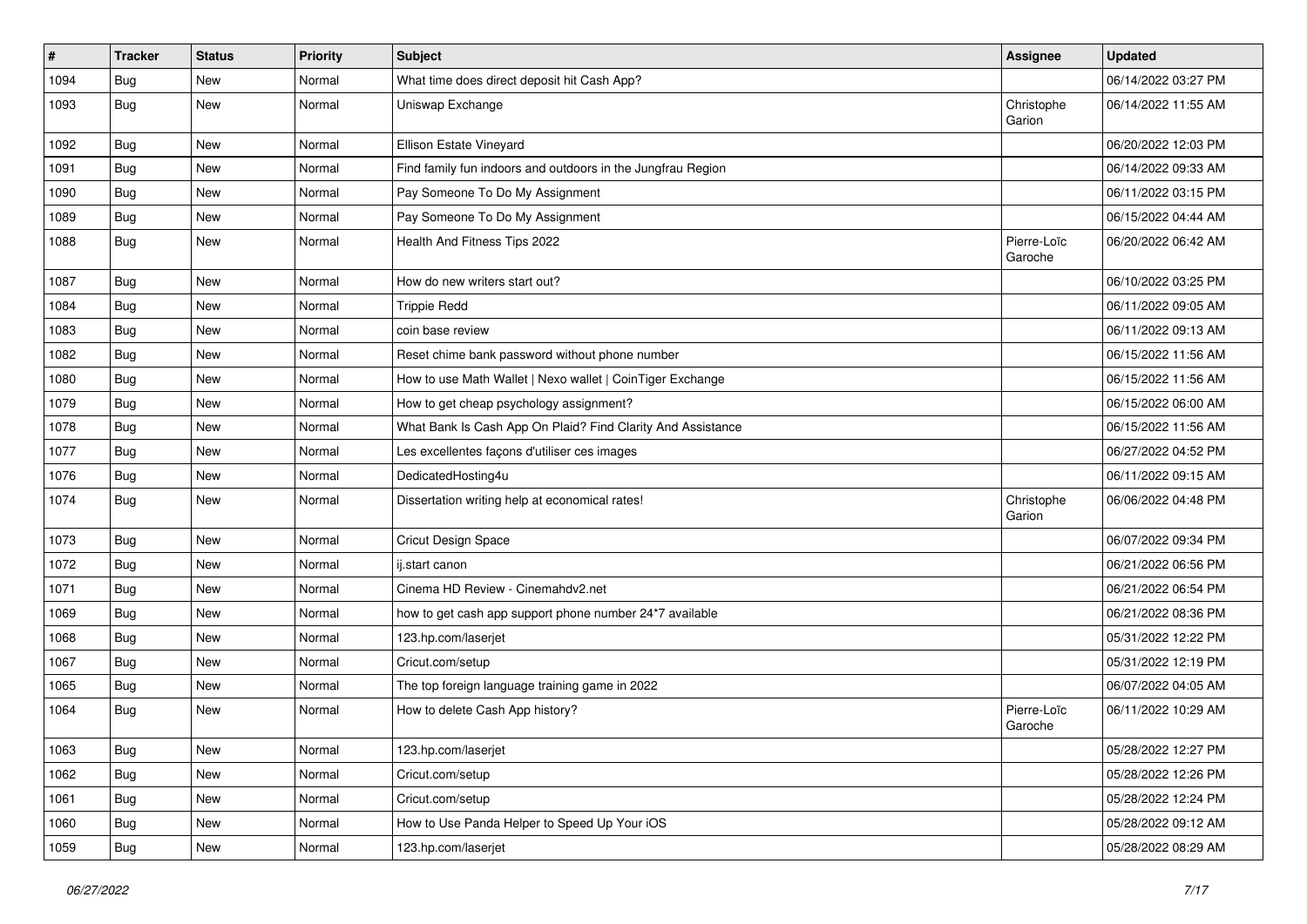| $\vert$ # | <b>Tracker</b> | <b>Status</b> | Priority | <b>Subject</b>                                                           | <b>Assignee</b>        | <b>Updated</b>      |
|-----------|----------------|---------------|----------|--------------------------------------------------------------------------|------------------------|---------------------|
| 1058      | <b>Bug</b>     | New           | Normal   | Cricut.com/setup                                                         |                        | 05/28/2022 08:28 AM |
| 1057      | Bug            | New           | Normal   | <b>CCPlay Education Edition APK</b>                                      |                        | 06/07/2022 04:07 AM |
| 1055      | Bug            | New           | Normal   | seo apk                                                                  | Pierre-Loïc<br>Garoche | 05/27/2022 06:23 AM |
| 1054      | <b>Bug</b>     | New           | Normal   | Apkmodule                                                                | Pierre-Loïc<br>Garoche | 05/26/2022 03:37 PM |
| 1053      | Bug            | New           | Normal   | Game Geometry Dash                                                       |                        | 05/26/2022 11:30 AM |
| 1052      | Bug            | New           | Normal   | Build Now GG is a new battle royale game.                                |                        | 05/26/2022 04:24 AM |
| 1051      | Bug            | New           | Normal   | Dental Supplies USA                                                      |                        | 06/11/2022 09:20 PM |
| 1048      | <b>Bug</b>     | New           | Normal   | So zeigen Sie ein Instagram-Profilbild an und vergrößern es              |                        | 05/25/2022 06:56 AM |
| 1047      | Bug            | New           | Normal   | Opensea                                                                  | Corentin<br>Lauverjat  | 05/24/2022 02:32 PM |
| 1046      | Bug            | New           | Normal   | 123.hp.com/laserjet                                                      |                        | 05/24/2022 10:46 AM |
| 1045      | Bug            | New           | Normal   | Cricut.com/setup                                                         |                        | 05/24/2022 10:45 AM |
| 1044      | Bug            | New           | Normal   | Can I Disapprove If Random Person Sent Me Money On Cash App?             |                        | 05/26/2022 03:51 PM |
| 1043      | Bug            | New           | Normal   | What Is The Right Way To Troubleshoot Cash App Transfer Failed Problems? |                        | 05/25/2022 01:16 PM |
| 1042      | Bug            | New           | Normal   | How to set up direct deposit on cash app?                                |                        | 05/25/2022 01:17 PM |
| 1041      | Bug            | <b>New</b>    | Normal   | Count words in Word on the computer                                      |                        | 05/27/2022 02:16 PM |
| 1040      | Bug            | New           | Normal   | thabet                                                                   |                        | 05/19/2022 08:05 PM |
| 1039      | <b>Bug</b>     | <b>New</b>    | Normal   | How to Get Tickmill Bonuses for Free                                     |                        | 05/26/2022 05:43 PM |
| 1038      | <b>Bug</b>     | New           | Normal   | How to Fix Canon Printer Offline ISsue                                   | Pierre-Loïc<br>Garoche | 05/27/2022 05:25 AM |
| 1036      | Bug            | New           | Normal   | <b>VPS Material</b>                                                      |                        | 05/18/2022 09:34 PM |
| 1035      | <b>Bug</b>     | New           | Normal   | how to relieve spam score                                                | Pierre-Loïc<br>Garoche | 05/18/2022 11:39 AM |
| 1034      | Bug            | <b>New</b>    | Normal   | Download Teaching Feeling For Android                                    |                        | 05/20/2022 09:25 AM |
| 1033      | Bug            | New           | Normal   | The best slope 2 online games to play right now                          |                        | 05/17/2022 10:55 AM |
| 1032      | <b>Bug</b>     | New           | Normal   | How To Play The Wordle Game                                              |                        | 05/17/2022 10:37 AM |
| 1031      | <b>Bug</b>     | <b>New</b>    | Normal   | <b>IAFT Traders Union</b>                                                |                        | 05/16/2022 03:14 PM |
| 1030      | Bug            | New           | Normal   | <b>IAFT Traders Union</b>                                                |                        | 05/16/2022 03:13 PM |
| 1029      | <b>Bug</b>     | New           | Normal   | 5 Reasons Why People Love Coloring Pages?                                |                        | 05/16/2022 11:53 AM |
| 1028      | Bug            | New           | Normal   | The Best Free Online Game to Play with Friends                           |                        | 05/16/2022 05:00 AM |
| 1027      | Bug            | New           | Normal   | Word hurdle: Viral and Fun Online Game                                   |                        | 06/25/2022 06:13 PM |
| 1026      | Bug            | New           | Normal   | New Puzzle Game for All Age - Dordle                                     |                        | 06/25/2022 06:17 PM |
| 1025      | Bug            | New           | Normal   | how to change the logo in wordpress                                      |                        | 06/25/2022 06:20 PM |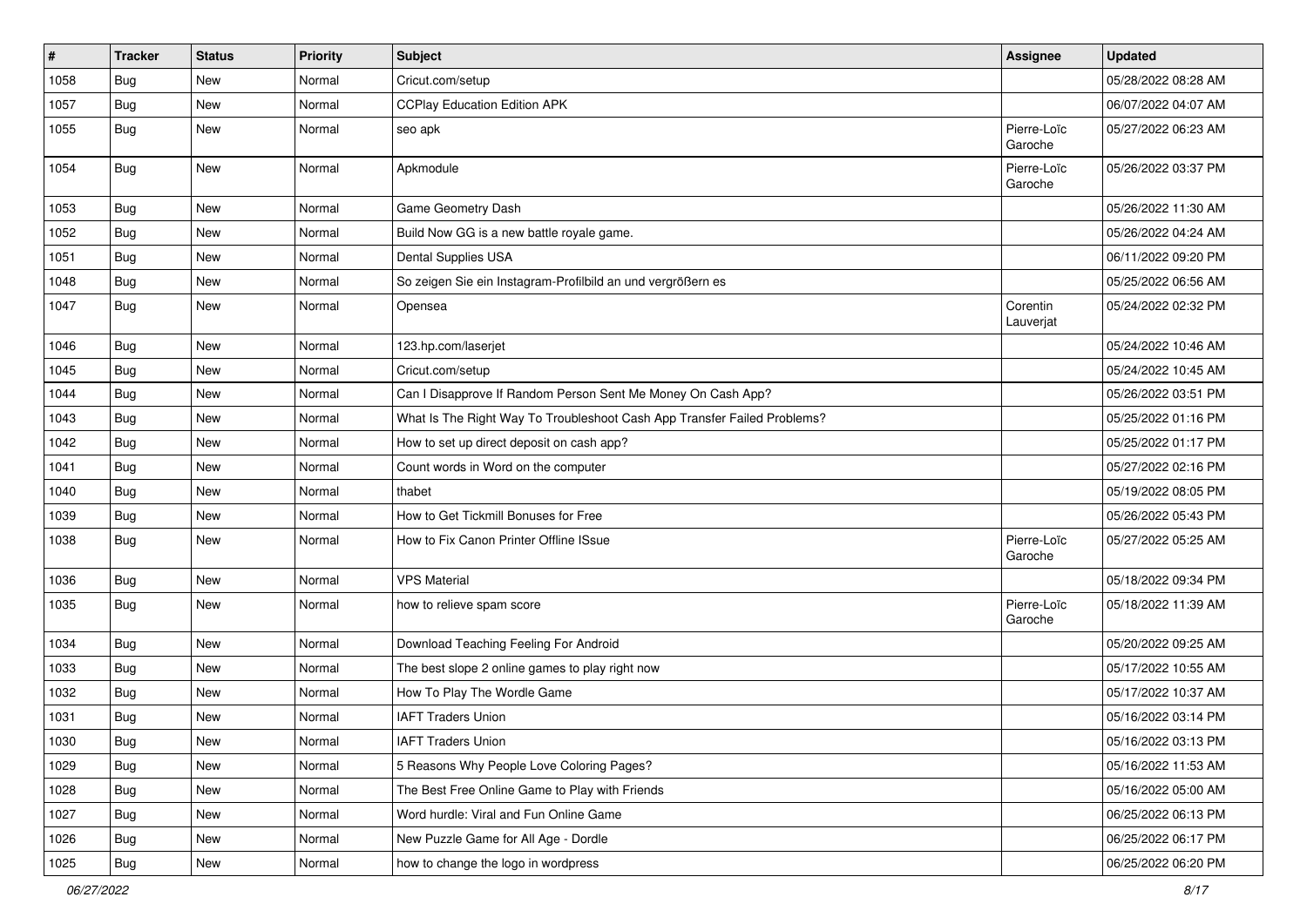| $\vert$ # | <b>Tracker</b> | <b>Status</b> | Priority | <b>Subject</b>                                                                | Assignee               | <b>Updated</b>      |
|-----------|----------------|---------------|----------|-------------------------------------------------------------------------------|------------------------|---------------------|
| 1024      | Bug            | New           | Normal   | How to choose the right broker                                                |                        | 06/25/2022 06:23 PM |
| 1023      | Bug            | <b>New</b>    | Normal   | Questions That Are Typically Asked About Trap The Cat                         |                        | 05/14/2022 03:51 AM |
| 1022      | Bug            | New           | Normal   | 123.hp.com/laserjet                                                           |                        | 05/13/2022 01:25 PM |
| 1021      | Bug            | <b>New</b>    | Normal   | Cricut.com/setup                                                              |                        | 05/26/2022 12:21 AM |
| 1020      | Bug            | <b>New</b>    | Normal   | Cricut.com/setup                                                              |                        | 05/13/2022 11:14 AM |
| 1019      | Bug            | <b>New</b>    | Normal   | Cricut.com/setup                                                              |                        | 05/13/2022 11:13 AM |
| 1018      | Bug            | <b>New</b>    | Normal   | So erhalten Sie ein kostenloses Hörbuch                                       |                        | 06/27/2022 07:08 AM |
| 1016      | Bug            | <b>New</b>    | Normal   | Klondike Solitaire                                                            |                        | 05/12/2022 09:03 AM |
| 1015      | Bug            | <b>New</b>    | Normal   | Is it possible to send books for free?                                        |                        | 05/11/2022 04:05 PM |
| 1014      | Bug            | <b>New</b>    | Normal   | how to get chime routing and account number ? chime routing number florida    |                        | 05/11/2022 12:42 PM |
| 1013      | Bug            | New           | Normal   | ij.start canon                                                                |                        | 05/11/2022 11:31 AM |
| 1012      | Bug            | <b>New</b>    | Normal   | Cricut.com/setup                                                              |                        | 05/11/2022 11:30 AM |
| 1011      | Bug            | <b>New</b>    | Normal   | Summary of 10 best coloring apps on phones                                    |                        | 05/11/2022 10:58 AM |
| 1010      | Bug            | <b>New</b>    | Normal   | what are the requirements to borrow money from cash app ? cash app borrow app | Pierre-Loïc<br>Garoche | 05/11/2022 09:29 AM |
| 1009      | Bug            | New           | Normal   | How to change routing number on Cash App?                                     |                        | 05/11/2022 07:13 AM |
| 1008      | Bug            | <b>New</b>    | Normal   | Who was the first black woman to anchor a newscast?                           |                        | 05/10/2022 03:13 PM |
| 1007      | Bug            | <b>New</b>    | Normal   | "ij.start canon                                                               |                        | 05/18/2022 10:40 AM |
| 1006      | Bug            | <b>New</b>    | Normal   | Cricut.com/setup                                                              |                        | 05/10/2022 01:22 PM |
| 1004      | Bug            | <b>New</b>    | Normal   | you get to pinch and drag a man with a very flexible face                     |                        | 05/10/2022 10:59 AM |
| 1003      | Bug            | <b>New</b>    | Normal   | Drift F1 is a drifting car game inspired by F1's tracks.                      | Pierre-Loïc<br>Garoche | 05/10/2022 10:52 AM |
| 1002      | Bug            | <b>New</b>    | Normal   | Chemistry Assignment Help                                                     |                        | 06/04/2022 09:58 AM |
| 1001      | Bug            | New           | Normal   | Venmo Keep Saying Error?                                                      |                        | 06/27/2022 02:20 AM |
| 1000      | Bug            | <b>New</b>    | Normal   | Super easy way to zoom photos and upload to Instagram                         | Christophe<br>Garion   | 05/07/2022 11:06 AM |
| 999       | Bug            | <b>New</b>    | Normal   | Is there a way to find Google Feud answers?                                   |                        | 05/07/2022 08:58 AM |
| 998       | Bug            | <b>New</b>    | Normal   | Is It Hard to Solve Wordle An                                                 |                        | 06/27/2022 12:24 AM |
| 997       | Bug            | New           | Normal   | 123.hp.com/laserjet                                                           |                        | 05/06/2022 05:33 AM |
| 996       | Bug            | New           | Normal   | Cricut.com/setup                                                              |                        | 06/27/2022 07:12 AM |
| 993       | Bug            | New           | Normal   | IO Games Free Online                                                          |                        | 06/26/2022 09:41 AM |
| 992       | Bug            | New           | Normal   | So vergrößern Sie Ihr Instagram-Profilbild                                    |                        | 06/26/2022 11:29 PM |
| 991       | <b>Bug</b>     | New           | Normal   | <b>MDMA MOLLY</b>                                                             |                        | 05/03/2022 12:03 AM |
| 990       | <b>Bug</b>     | New           | Normal   | Mushrooms                                                                     |                        | 06/26/2022 05:41 AM |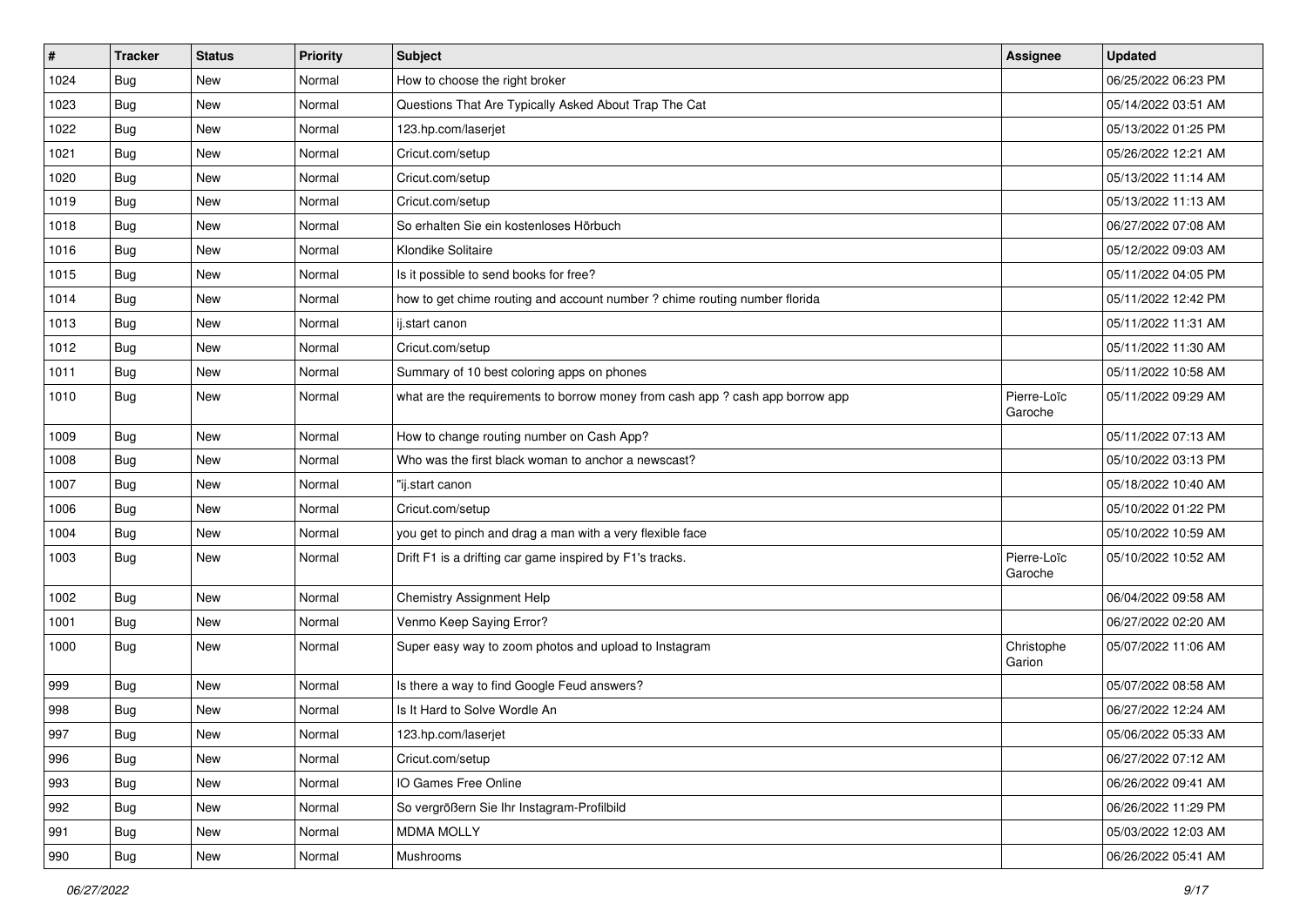| $\#$ | <b>Tracker</b> | <b>Status</b> | <b>Priority</b> | <b>Subject</b>                                                                         | <b>Assignee</b>      | <b>Updated</b>      |
|------|----------------|---------------|-----------------|----------------------------------------------------------------------------------------|----------------------|---------------------|
| 989  | Bug            | New           | Normal          | Barewoods Wax Cigar                                                                    |                      | 06/26/2022 09:19 AM |
| 988  | Bug            | <b>New</b>    | Normal          | <b>Medicinal Mushrooms</b>                                                             |                      | 06/27/2022 09:33 AM |
| 987  | Bug            | New           | Normal          | <b>Medicinal Mushrooms</b>                                                             |                      | 05/02/2022 11:59 PM |
| 986  | Bug            | New           | Normal          | dbhdsvbhdf                                                                             | Christophe<br>Garion | 06/27/2022 04:12 PM |
| 985  | Bug            | New           | Normal          | Find out the vitality of Facebook Phone Number:                                        |                      | 06/27/2022 05:39 AM |
| 984  | Bug            | <b>New</b>    | Normal          | How to disable, permanently delete Twitter account on phone, PC                        |                      | 06/26/2022 08:28 AM |
| 983  | Bug            | New           | Normal          | Finding issue in tekken 3 game?                                                        |                      | 05/28/2022 02:34 PM |
| 982  | Bug            | <b>New</b>    | Normal          | Five sites that let you download free scenarios for your iPhone                        |                      | 05/07/2022 09:34 PM |
| 981  | Bug            | <b>New</b>    | Normal          | VidMate Mod APK                                                                        |                      | 05/06/2022 09:22 AM |
| 980  | Bug            | New           | Normal          | Free Gas Cards for the Unemployed                                                      |                      | 04/28/2022 06:25 AM |
| 979  | Bug            | New           | Normal          | Free Gas Cards for the Unemployed                                                      |                      | 06/25/2022 09:02 PM |
| 978  | Bug            | New           | Normal          | Delamore Lodge is a place to stay.                                                     |                      | 06/27/2022 04:57 AM |
| 977  | Bug            | New           | Normal          | Fans of the Old Country will like this book.                                           |                      | 06/26/2022 05:54 AM |
| 976  | Bug            | New           | Normal          | How to delete the cash app account history right now?                                  | Hamza<br>Bourbouh    | 04/27/2022 09:47 AM |
| 975  | Bug            | <b>New</b>    | Normal          | Payback 2 Mod APK                                                                      |                      | 05/05/2022 10:56 AM |
| 974  | Bug            | New           | Normal          | Watch NCAA Football Live Streaming Free                                                |                      | 06/26/2022 05:33 PM |
| 972  | Bug            | New           | Normal          | How To Borrow Money From The Cash App? Get To Know About The Same                      |                      | 04/25/2022 07:30 AM |
| 971  | Bug            | New           | Normal          | How Do I Check Balance On Cash App Card With Optimum Ease?                             |                      | 04/23/2022 08:43 PM |
| 970  | <b>Bug</b>     | New           | Normal          | The Amount Of Time Does Cash App Direct Deposit Time Take?                             |                      | 06/26/2022 07:32 PM |
| 969  | Bug            | <b>New</b>    | Normal          | Watch NCAA Football Live Match Free                                                    |                      | 04/23/2022 07:29 AM |
| 966  | Bug            | <b>New</b>    | Normal          | How to Download the Filmes                                                             |                      | 06/27/2022 03:25 AM |
| 965  | Bug            | New           | Normal          | Go with cash app customer service to know where I can load my cash app card            |                      | 04/22/2022 01:07 PM |
| 964  | Bug            | New           | Normal          | Can I Fix Cash App Transfer Failed Issues By Adding Sufficient Funds?                  |                      | 06/26/2022 07:21 AM |
| 962  | Bug            | <b>New</b>    | Normal          | Kostenlose Hörbücher                                                                   |                      | 06/26/2022 10:45 PM |
| 961  | Bug            | New           | Normal          | TeaTv is an Android                                                                    |                      | 06/26/2022 02:02 PM |
| 959  | Bug            | New           | Normal          | Get connected with cash app team-How to get money off cash app at walmart without card |                      | 06/27/2022 08:52 AM |
| 958  | Bug            | New           | Normal          | Avail Cash app support service to know Sutton bank cash app number                     |                      | 06/26/2022 08:46 AM |
| 957  | Bug            | <b>New</b>    | Normal          | From Where I Can Get Cheap Writing Services?                                           |                      | 04/20/2022 05:06 AM |
| 956  | Bug            | New           | Normal          | FNF Free Mods Online                                                                   |                      | 06/25/2022 09:59 PM |
| 955  | Bug            | New           | Normal          | How Long Does Verification Take On Cash App If You Apply For The Verification?         | Christophe<br>Garion | 06/25/2022 10:50 PM |
| 954  | <b>Bug</b>     | New           | Normal          | AZ Screen Recorder Mod                                                                 |                      | 06/25/2022 11:24 PM |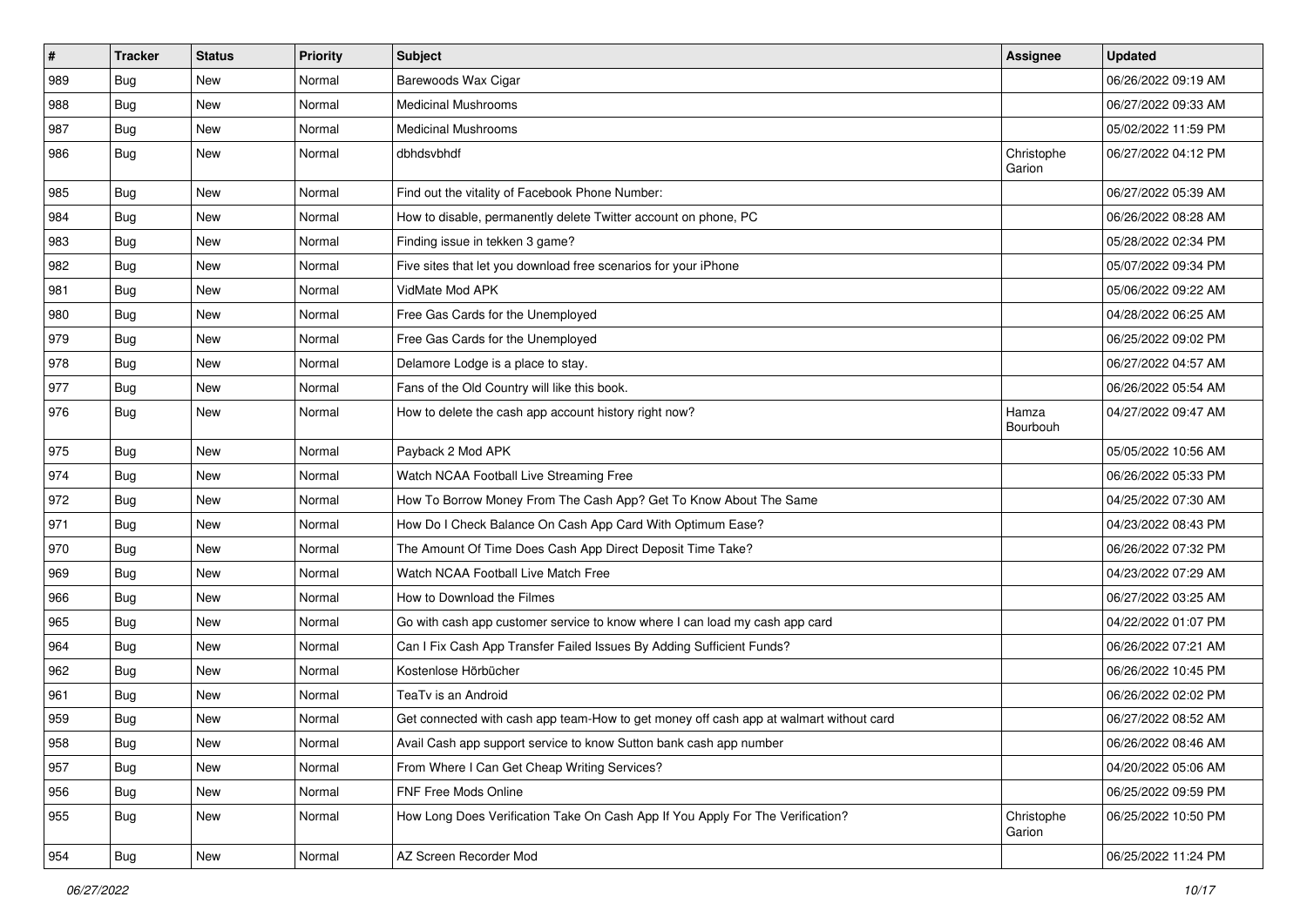| $\vert$ # | <b>Tracker</b> | <b>Status</b> | Priority | <b>Subject</b>                                                                   | <b>Assignee</b>        | <b>Updated</b>      |
|-----------|----------------|---------------|----------|----------------------------------------------------------------------------------|------------------------|---------------------|
| 953       | Bug            | New           | Normal   | Manga Dogs - Read Your Favorite Comics on Your Smartphone                        |                        | 06/27/2022 03:53 PM |
| 952       | Bug            | <b>New</b>    | Normal   | Canon IJ Network Tool                                                            |                        | 06/26/2022 10:35 AM |
| 951       | Bug            | New           | Normal   | Canon.com/ijsetup                                                                |                        | 04/20/2022 10:18 AM |
| 950       | Bug            | <b>New</b>    | Normal   | ij.start canon                                                                   |                        | 06/26/2022 04:35 AM |
| 949       | Bug            | <b>New</b>    | Normal   | <b>Educational Games</b>                                                         |                        | 06/15/2022 09:11 PM |
| 948       | Bug            | <b>New</b>    | Normal   | Canon IJ Network Tool                                                            |                        | 04/20/2022 11:53 AM |
| 947       | Bug            | <b>New</b>    | Normal   | is Disney Now and Disney Plus different?                                         |                        | 04/14/2022 09:53 AM |
| 946       | Bug            | <b>New</b>    | Normal   | What is Plex and Is Plex Legal?                                                  |                        | 06/26/2022 05:23 AM |
| 945       | Bug            | <b>New</b>    | Normal   | TikTok 18 Mod Apk For Your Android                                               |                        | 04/13/2022 09:32 AM |
| 943       | Bug            | <b>New</b>    | Normal   | ij.start canon                                                                   |                        | 04/13/2022 08:52 AM |
| 942       | Bug            | New           | Normal   | Canon IJ Network Tool                                                            |                        | 04/13/2022 08:45 AM |
| 941       | Bug            | <b>New</b>    | Normal   | is Disney Now and Disney Plus different?                                         |                        | 06/26/2022 12:10 PM |
| 940       | Bug            | <b>New</b>    | Normal   | What is Plex and Is Plex Legal?                                                  |                        | 06/26/2022 04:50 PM |
| 939       | Bug            | <b>New</b>    | Normal   | Ability to change sound notifications                                            | Christophe<br>Garion   | 06/26/2022 07:37 PM |
| 938       | Bug            | New           | Normal   | Would you like to have your own ringtone                                         | Christophe<br>Garion   | 06/26/2022 09:54 PM |
| 936       | Bug            | <b>New</b>    | Normal   | Avantages de l'extension AliTools pour faire du shopping sur Aliexpress          | Pierre-Loïc<br>Garoche | 04/12/2022 11:35 AM |
| 935       | Bug            | <b>New</b>    | Normal   | MovieBox Pro Apk - Watch Movies and TV Shows on Your Android Phone               |                        | 06/26/2022 04:11 AM |
| 934       | Bug            | New           | Normal   | MovieBox Pro Apk - Watch Movies and TV Shows on Your Android Phone               |                        | 05/10/2022 11:01 AM |
| 933       | Bug            | <b>New</b>    | Normal   | How Can I Watch Movies on My Mobile Phone                                        |                        | 06/24/2022 12:55 AM |
| 932       | Bug            | <b>New</b>    | Normal   | The best epic, long-playing PC games will consume days of your life.             |                        | 05/15/2022 07:44 PM |
| 930       | <b>Bug</b>     | New           | Normal   | The best free games online                                                       |                        | 04/12/2022 09:05 AM |
| 929       | Bug            | <b>New</b>    | Normal   | Canon IJ Network Tool                                                            |                        | 04/12/2022 08:32 AM |
| 928       | Bug            | <b>New</b>    | Normal   | How Does Sutton Bank Cash App Customer Service Help In Answering Your Questions? |                        | 04/12/2022 11:36 AM |
| 926       | Bug            | New           | Normal   | tavor 7                                                                          |                        | 06/22/2022 05:08 PM |
| 925       | Bug            | <b>New</b>    | Normal   | tavor 7                                                                          |                        | 06/15/2022 03:45 AM |
| 924       | Bug            | New           | Normal   | buy tec 9                                                                        |                        | 04/11/2022 02:54 PM |
| 923       | Bug            | New           | Normal   | frenchies for sale                                                               |                        | 04/11/2022 02:35 PM |
| 922       | Bug            | New           | Normal   | Why Is The Need For Assignment Writing Services?                                 |                        | 06/26/2022 12:42 PM |
| 921       | Bug            | New           | Normal   | Canon IJ Network Tool                                                            |                        | 04/11/2022 09:00 AM |
| 920       | <b>Bug</b>     | New           | Normal   | Where I Can Get Essay Writing Services?                                          |                        | 04/11/2022 08:35 AM |
| 918       | <b>Bug</b>     | New           | Normal   | Antivirus for IOS                                                                |                        | 06/16/2022 10:36 PM |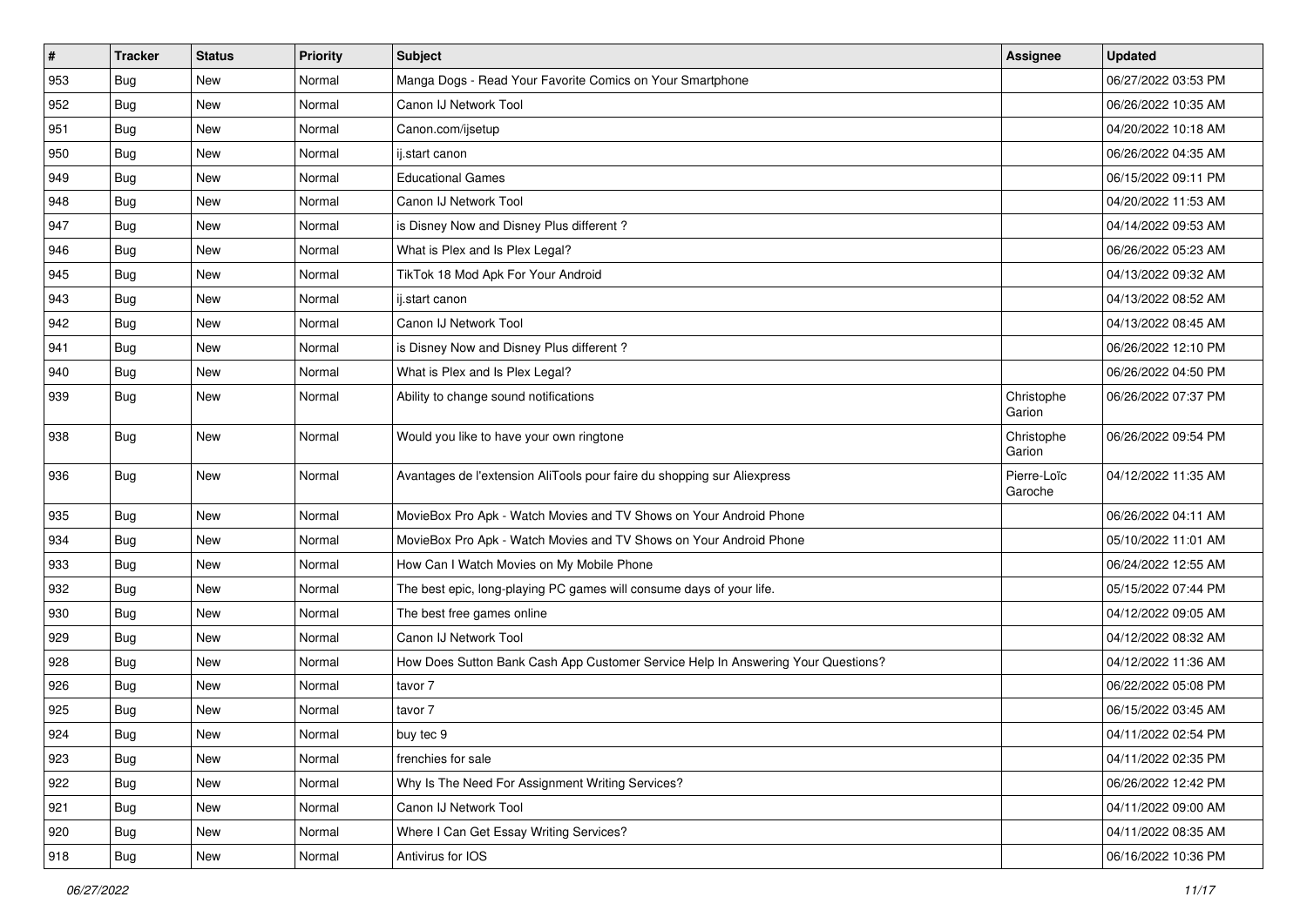| $\sharp$ | <b>Tracker</b> | <b>Status</b> | <b>Priority</b> | Subject                                                                     | <b>Assignee</b> | <b>Updated</b>      |
|----------|----------------|---------------|-----------------|-----------------------------------------------------------------------------|-----------------|---------------------|
| 917      | Bug            | New           | Normal          | Random Person Sent Me Money on Cash App-find solution?                      |                 | 04/09/2022 12:32 PM |
| 916      | <b>Bug</b>     | New           | Normal          | How long does it take to write a book?                                      |                 | 04/07/2022 12:15 PM |
| 915      | <b>Bug</b>     | New           | Normal          | Finance dissertation writing                                                |                 | 04/07/2022 09:22 AM |
| 914      | Bug            | <b>New</b>    | Normal          | Wordle: how to play fashion games for free?                                 |                 | 04/07/2022 08:30 AM |
| 913      | <b>Bug</b>     | <b>New</b>    | Normal          | Canon IJ Network Tool                                                       |                 | 04/07/2022 06:21 AM |
| 912      | <b>Bug</b>     | New           | Normal          | <b>Cuphead Mobile Game Review</b>                                           |                 | 06/09/2022 10:14 AM |
| 911      | <b>Bug</b>     | New           | Normal          | Aluminum Windows & Doors                                                    |                 | 04/06/2022 08:10 PM |
| 910      | <b>Bug</b>     | New           | Normal          | Each content looks unisize or not formated                                  |                 | 04/06/2022 11:21 AM |
| 909      | Bug            | New           | Normal          | Toca Life World APK                                                         |                 | 04/06/2022 04:52 AM |
| 908      | Bug            | <b>New</b>    | Normal          | Toca Life World APK                                                         |                 | 04/06/2022 03:18 AM |
| 907      | <b>Bug</b>     | New           | Normal          | Canon IJ Network Tool                                                       |                 | 04/04/2022 10:43 AM |
| 906      | Bug            | New           | Normal          | How To Change Cash App From Business To Personal Account For Any Reasons?   |                 | 04/04/2022 09:57 AM |
| 905      | Bug            | New           | Normal          | MINI MILITIA MOD APK                                                        |                 | 05/19/2022 01:54 PM |
| 898      | Bug            | New           | Normal          | Shadow Fight 2 Mod APK                                                      |                 | 04/02/2022 09:17 AM |
| 897      | Bug            | New           | Normal          | Slot Pulsa Pragmatic Play                                                   | Xavier Thirioux | 04/01/2022 12:08 PM |
| 895      | Bug            | New           | Normal          | Cash App Scams                                                              |                 | 06/18/2022 02:36 PM |
| 893      | Bug            | New           | Normal          | klingeltone                                                                 |                 | 04/13/2022 11:06 AM |
| 892      | Bug            | New           | Normal          | Good game                                                                   |                 | 04/01/2022 09:15 AM |
| 891      | Bug            | New           | Normal          | The most interesting game today, have you tried it?                         |                 | 04/01/2022 09:17 AM |
| 889      | Bug            | New           | Normal          | What is Plex and how it's work?                                             |                 | 04/01/2022 09:14 AM |
| 888      | Bug            | New           | Normal          | Is the Fox News Channel on Roku free?                                       |                 | 04/25/2022 08:04 AM |
| 887      | Bug            | New           | Normal          | What is Plex and how it's work?                                             |                 | 04/01/2022 09:16 AM |
| 886      | Bug            | <b>New</b>    | Normal          | Is the Fox News Channel on Roku free?                                       |                 | 04/01/2022 09:16 AM |
| 885      | <b>Bug</b>     | New           | Normal          | How to Install the Tele Latino App For Android                              |                 | 03/28/2022 04:10 AM |
| 884      | Bug            | New           | Normal          | Why do Subway Surfers popular                                               |                 | 04/01/2022 09:16 AM |
| 883      | Bug            | New           | Normal          | Langweilen Sie sich jemals bei der gleichen alten Schriftart auf Instagram? |                 | 04/01/2022 09:16 AM |
| 882      | <b>Bug</b>     | New           | Normal          | How to change bank account on cash app?                                     |                 | 04/01/2022 09:16 AM |
| 880      | Bug            | New           | Normal          | Why do Subway Surfers popular                                               |                 | 04/01/2022 09:16 AM |
| 878      | Bug            | New           | Normal          | Wie ist instazoom hilfreich beim Herunterladen von Instagram-Profilbildern  |                 | 04/08/2022 09:28 PM |
| 876      | Bug            | New           | Normal          | Download Full-Size Profile Pictures of Your Favorite Users With InstaDP     |                 | 04/01/2022 09:12 AM |
| 875      | Bug            | New           | Normal          | Red ball game                                                               |                 | 04/01/2022 09:15 AM |
| 874      | Bug            | New           | Normal          | Cómo descargar Minecraft Apk                                                |                 | 06/26/2022 08:01 AM |
| 873      | <b>Bug</b>     | New           | Normal          | Klingeltöne mp3                                                             |                 | 04/13/2022 11:03 AM |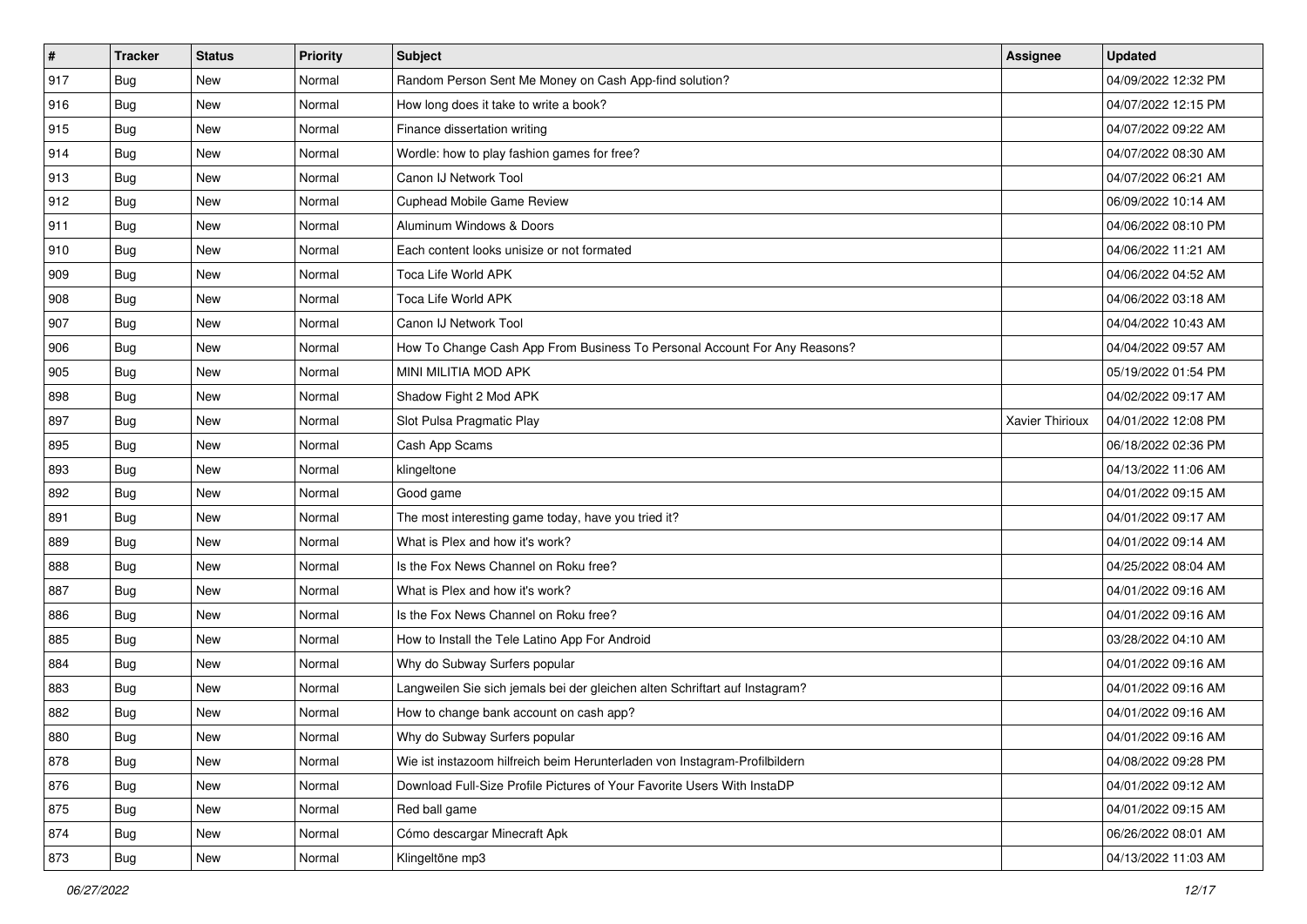| $\vert$ # | <b>Tracker</b> | <b>Status</b> | Priority | <b>Subject</b>                                                                   | <b>Assignee</b>        | <b>Updated</b>      |
|-----------|----------------|---------------|----------|----------------------------------------------------------------------------------|------------------------|---------------------|
| 872       | Bug            | <b>New</b>    | Normal   | Poppy Playtime Horror Game Free                                                  |                        | 04/01/2022 09:11 AM |
| 870       | Bug            | <b>New</b>    | Normal   | Mahjong Solitaire                                                                |                        | 04/01/2022 09:12 AM |
| 869       | Bug            | New           | Normal   | Sonnerie Post Malone 2022                                                        |                        | 04/13/2022 11:05 AM |
| 865       | Bug            | <b>New</b>    | Normal   | Canon IJ Printer Utility                                                         |                        | 05/18/2022 07:24 PM |
| 864       | Bug            | <b>New</b>    | Normal   | Canon IJ Network Tool                                                            |                        | 04/01/2022 09:14 AM |
| 863       | Bug            | <b>New</b>    | Normal   | Canon IJ Network Tool                                                            |                        | 04/01/2022 09:12 AM |
| 862       | Bug            | <b>New</b>    | Normal   | none                                                                             |                        | 04/01/2022 09:11 AM |
| 860       | Bug            | <b>New</b>    | Normal   | pokemon guide                                                                    | Pierre-Loïc<br>Garoche | 06/18/2022 08:18 PM |
| 859       | Bug            | New           | Normal   | Canon IJ Network Tool                                                            |                        | 04/01/2022 09:13 AM |
| 858       | Bug            | <b>New</b>    | Normal   | opourid                                                                          | Christophe<br>Garion   | 04/01/2022 09:13 AM |
| 857       | Bug            | <b>New</b>    | Normal   | Welcome to the world of classic retro games                                      |                        | 04/01/2022 09:13 AM |
| 856       | Bug            | <b>New</b>    | Normal   | Online Classes Assistance Help For Student                                       |                        | 04/01/2022 09:13 AM |
| 855       | Bug            | <b>New</b>    | Normal   | Online Classes Assistance Help For Student                                       |                        | 04/01/2022 09:13 AM |
| 854       | Bug            | <b>New</b>    | Normal   | How To Resolve Password Problems Through Facebook Customer Service?              |                        | 04/09/2022 06:11 PM |
| 853       | Bug            | <b>New</b>    | Normal   | what is dr laser                                                                 |                        | 04/01/2022 09:13 AM |
| 852       | Bug            | <b>New</b>    | Normal   | How to cancel your French Bee flight within 24 hours?                            |                        | 04/01/2022 09:13 AM |
| 851       | Bug            | <b>New</b>    | Normal   | Laden Sie den kostenlosen MP3-Klingelton für Ihr Mobiltelefon herunter           |                        | 04/01/2022 09:14 AM |
| 850       | Bug            | <b>New</b>    | Normal   | Puppy Playtime APK Android                                                       |                        | 04/01/2022 09:14 AM |
| 849       | Bug            | <b>New</b>    | Normal   | FutEmax App Apk - Watch Soccer, Fantasy Football, And More On Your Mobile Device |                        | 04/01/2022 09:04 AM |
| 844       | Bug            | New           | Normal   | To know Chime Routing Number call on the helpline number                         |                        | 04/01/2022 08:58 AM |
| 843       | Bug            | New           | Normal   | Canon IJ Network Tool                                                            |                        | 04/01/2022 08:58 AM |
| 842       | Bug            | New           | Normal   | Join the fun game                                                                |                        | 04/01/2022 08:58 AM |
| 841       | <b>Bug</b>     | <b>New</b>    | Normal   | How do I activate FOX NOW?                                                       |                        | 04/01/2022 08:58 AM |
| 840       | Bug            | <b>New</b>    | Normal   | Is Tubi really free and legal?                                                   |                        | 04/01/2022 08:58 AM |
| 839       | Bug            | <b>New</b>    | Normal   | How do I activate FOX NOW?                                                       |                        | 04/01/2022 08:58 AM |
| 838       | <b>Bug</b>     | <b>New</b>    | Normal   | Celebrity Hunter Mod apk - Como instalá-lo                                       |                        | 04/01/2022 08:58 AM |
| 837       | <b>Bug</b>     | New           | Normal   | To Create An Instagram Story                                                     | Pierre-Loïc<br>Garoche | 04/01/2022 08:58 AM |
| 836       | Bug            | New           | Normal   | What Is The Required Amount To Pay As Cash App Clearance Fee?                    |                        | 04/01/2022 09:00 AM |
| 835       | Bug            | New           | Normal   | Build your strong army with Taming io                                            |                        | 04/01/2022 08:59 AM |
| 834       | Bug            | New           | Normal   | Grasp the secret to relieve stress and fatigue                                   |                        | 04/01/2022 08:57 AM |
| 833       | Bug            | New           | Normal   | Does Direct Deposit Hit Chime- seek Chime Customer Service                       |                        | 04/01/2022 08:59 AM |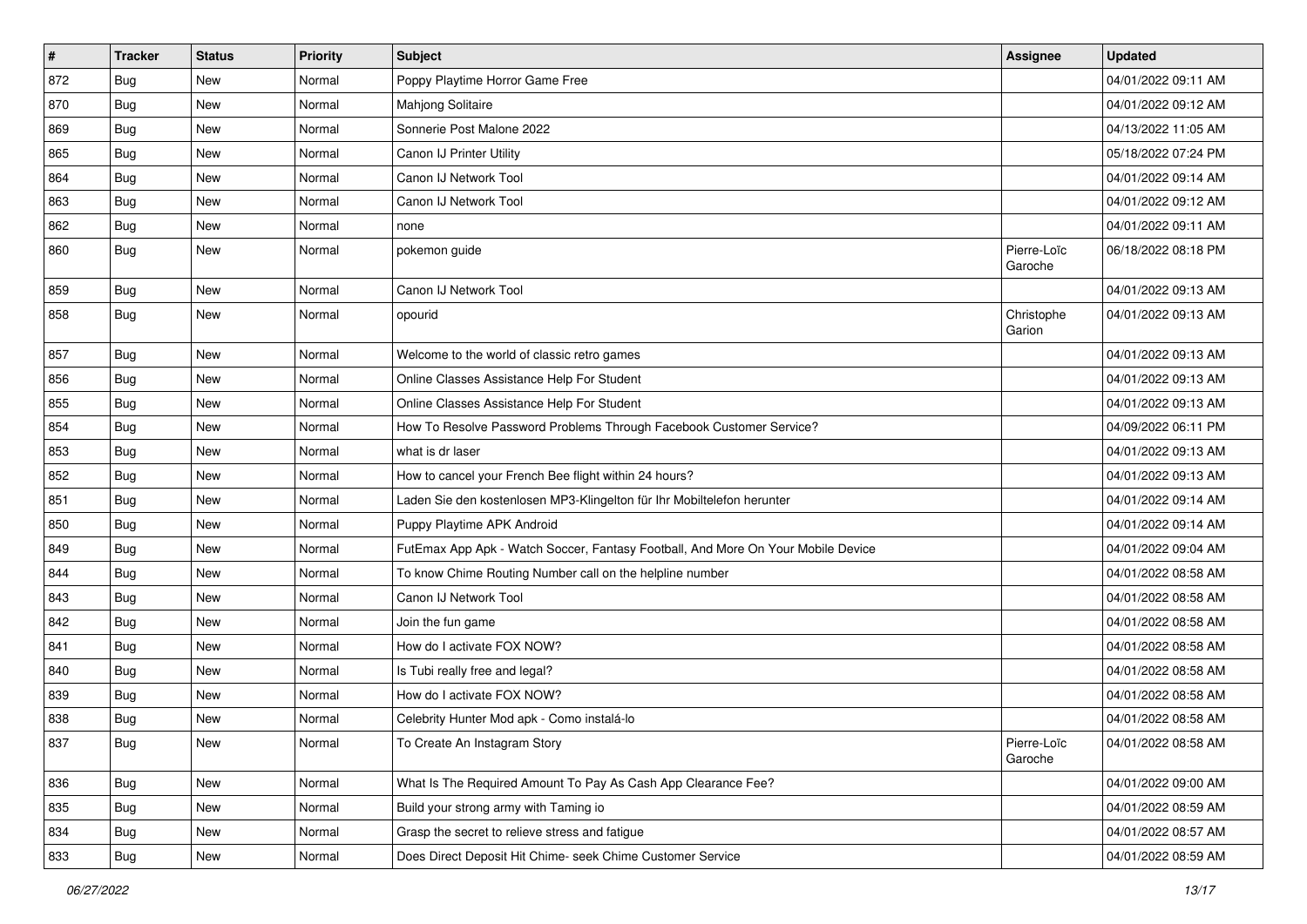| $\pmb{\#}$ | <b>Tracker</b> | <b>Status</b> | Priority | <b>Subject</b>                                                   | <b>Assignee</b>        | <b>Updated</b>      |
|------------|----------------|---------------|----------|------------------------------------------------------------------|------------------------|---------------------|
| 832        | Bug            | New           | Normal   | Choque Royale Mod Apk                                            |                        | 04/01/2022 08:59 AM |
| 831        | Bug            | <b>New</b>    | Normal   | Build and shoot                                                  |                        | 05/29/2022 04:47 PM |
| 830        | Bug            | New           | Normal   | Poppy Playtime APK                                               |                        | 04/01/2022 08:59 AM |
| 829        | Bug            | New           | Normal   | Write My Dissertation For Me UK                                  | Pierre-Loïc<br>Garoche | 06/26/2022 04:13 AM |
| 828        | Bug            | New           | Normal   | Nursery management                                               |                        | 06/13/2022 08:55 AM |
| 827        | Bug            | <b>New</b>    | Normal   | Come To Know The Required Steps To Unlock Cash App Account       |                        | 04/01/2022 08:59 AM |
| 826        | Bug            | New           | Normal   | How to Dowload MXL TV Premium                                    |                        | 05/26/2022 03:34 PM |
| 825        | Bug            | <b>New</b>    | Normal   | Lucky Patcher Download                                           |                        | 06/26/2022 06:09 PM |
| 822        | Bug            | <b>New</b>    | Normal   | Dowload Your Boyfriend Game                                      |                        | 06/27/2022 09:48 AM |
| 821        | Bug            | New           | Normal   | Nicoo - A Review of the Popular Battle Royale Game               |                        | 04/01/2022 08:56 AM |
| 820        | Bug            | New           | Normal   | Metal Slug Apk para Android                                      |                        | 06/27/2022 04:53 PM |
| 819        | Bug            | <b>New</b>    | Normal   | Metal Slug Apk para Android                                      |                        | 06/27/2022 09:35 AM |
| 818        | Bug            | <b>New</b>    | Normal   | Have you ever played a basketball game?                          | Corentin<br>Lauverjat  | 04/01/2022 08:55 AM |
| 817        | Bug            | <b>New</b>    | Normal   | Pacman 30th Anniversary                                          |                        | 06/27/2022 11:47 AM |
| 816        | Bug            | New           | Normal   | Play Scribble io fun with everyone                               |                        | 06/23/2022 10:52 AM |
| 815        | Bug            | <b>New</b>    | Normal   | how do i call cash app customer service                          | Xavier Thirioux        | 06/26/2022 10:54 PM |
| 814        | Bug            | New           | Normal   | Stage Fright Cure                                                | Pierre-Loïc<br>Garoche | 06/27/2022 03:03 PM |
| 811        | Bug            | <b>New</b>    | Normal   | Canon IJ Network Tool                                            |                        | 06/26/2022 12:58 PM |
| 809        | Bug            | <b>New</b>    | Normal   | Smash Karts - immerse yourself in the exciting race              |                        | 06/26/2022 04:49 PM |
| 808        | Bug            | New           | Normal   | Sinnvolle Guten-Morgen-Grüße                                     |                        | 06/27/2022 05:41 AM |
| 807        | Bug            | New           | Normal   | 1v1Battle is a strategic action 'Build and shoot' game           |                        | 06/27/2022 06:52 AM |
| 805        | Bug            | New           | Normal   | Ketamine Online Store                                            | Christophe<br>Garion   | 06/27/2022 05:01 AM |
| 804        | Bug            | <b>New</b>    | Normal   | Review                                                           |                        | 06/27/2022 10:35 AM |
| 802        | Bug            | <b>New</b>    | Normal   | Who Is an ETL Engineer                                           |                        | 06/26/2022 05:48 PM |
| 801        | <b>Bug</b>     | New           | Normal   | Who Is an ETL Engineer                                           |                        | 06/27/2022 12:25 PM |
| 800        | <b>Bug</b>     | New           | Normal   | Who Is an ETL Engineer                                           |                        | 06/25/2022 10:31 PM |
| 799        | Bug            | New           | Normal   | Who Is an ETL Engineer                                           |                        | 06/27/2022 11:07 AM |
| 798        | Bug            | New           | Normal   | Who Is an ETL Engineer                                           |                        | 06/27/2022 09:48 AM |
| 797        | Bug            | New           | Normal   | Psychedelic                                                      | Christophe<br>Garion   | 06/27/2022 06:07 AM |
| 796        | Bug            | New           | Normal   | How Does Cash App ++ actually work and What is the process of it |                        | 06/22/2022 07:03 AM |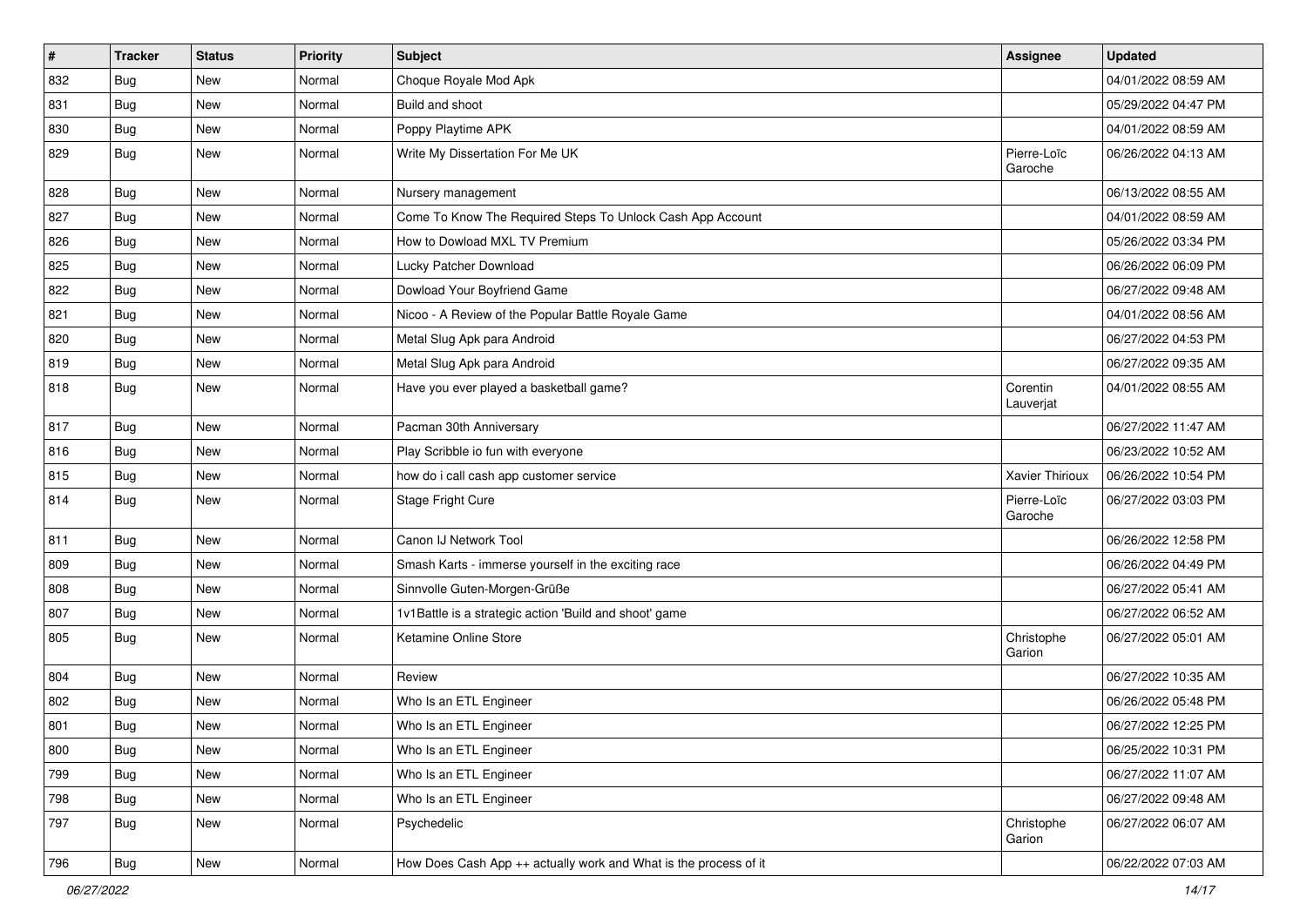| $\pmb{\#}$ | <b>Tracker</b> | <b>Status</b> | <b>Priority</b> | <b>Subject</b>                                                                | Assignee               | <b>Updated</b>      |
|------------|----------------|---------------|-----------------|-------------------------------------------------------------------------------|------------------------|---------------------|
| 795        | Bug            | New           | Normal          | Drift Boss - Exciting Race                                                    |                        | 06/26/2022 06:32 PM |
| 792        | Bug            | <b>New</b>    | Normal          | What is Google Camera Mod?                                                    |                        | 06/27/2022 10:20 AM |
| 791        | Bug            | <b>New</b>    | Normal          | Samsnung TV Plus is not working                                               |                        | 04/01/2022 09:03 AM |
| 790        | Bug            | <b>New</b>    | Normal          | My app                                                                        |                        | 04/01/2022 09:03 AM |
| 789        | Bug            | <b>New</b>    | Normal          | Full version                                                                  |                        | 06/27/2022 01:00 PM |
| 788        | Bug            | New           | Normal          | Intro Maker Mod APK                                                           |                        | 06/26/2022 11:01 AM |
| 787        | Bug            | New           | Normal          | Assured Assignment Help                                                       |                        | 06/26/2022 06:14 PM |
| 786        | Bug            | New           | Normal          | Best Assignment Help in Australia & UK                                        |                        | 06/21/2022 09:28 PM |
| 785        | Bug            | New           | Normal          | How To Get Money Off Cash App Without Card Or With A Card?                    |                        | 06/27/2022 08:28 AM |
| 784        | Bug            | New           | Normal          | How To Add Money On Cash App Card And Check The Funds?                        |                        | 06/26/2022 01:43 PM |
| 783        | Bug            | <b>New</b>    | Normal          | How Do I Determine The Reasons And Solutions To Fix Cash App Transfer Failed? |                        | 06/26/2022 12:30 PM |
| 782        | Bug            | New           | Normal          | Comment faire une sonnerie téléphonique                                       |                        | 06/27/2022 04:47 AM |
| 781        | <b>Bug</b>     | New           | Normal          | Free Whatsapp Group to Join                                                   |                        | 06/25/2022 01:25 AM |
| 780        | <b>Bug</b>     | New           | Normal          | Best Whatsapp Modified APKs                                                   | Pierre-Loïc<br>Garoche | 06/27/2022 05:38 AM |
| 777        | <b>Bug</b>     | <b>New</b>    | Normal          | Obtain driving instructions using Google Maps.                                |                        | 06/27/2022 10:37 AM |
| 776        | Bug            | New           | Normal          | Wibargain                                                                     |                        | 06/17/2022 08:52 PM |
| 775        | Bug            | New           | Normal          | cash app                                                                      |                        | 02/14/2022 08:20 AM |
| 774        | Bug            | <b>New</b>    | Normal          | Follow proper initiatives                                                     |                        | 06/26/2022 10:40 PM |
| 773        | <b>Bug</b>     | New           | Normal          | Spades - Play online free                                                     |                        | 06/26/2022 07:18 PM |
| 772        | Bug            | <b>New</b>    | Normal          | united airlines baggage policy                                                |                        | 06/27/2022 09:09 AM |
| 771        | <b>Bug</b>     | <b>New</b>    | Normal          | united airlines baggage policy                                                |                        | 06/26/2022 07:19 AM |
| 770        | <b>Bug</b>     | New           | Normal          | Canon IJ Network Tool                                                         |                        | 06/27/2022 11:57 AM |
| 769        | <b>Bug</b>     | <b>New</b>    | Normal          | check my cash app                                                             |                        | 06/26/2022 08:33 PM |
| 768        | <b>Bug</b>     | <b>New</b>    | Normal          | Where can you buy best jackets online?                                        |                        | 06/26/2022 01:50 PM |
| 767        | Bug            | <b>New</b>    | Normal          | apkmod                                                                        |                        | 06/26/2022 07:59 AM |
| 766        | Bug            | <b>New</b>    | Normal          | Pobreflix Mod APK Review                                                      |                        | 06/23/2022 01:39 AM |
| 765        | <b>Bug</b>     | <b>New</b>    | Normal          | Follow proper initiatives to check my cash app                                |                        | 06/25/2022 10:08 AM |
| 764        | <b>Bug</b>     | <b>New</b>    | Normal          | What is available to see what I can watch HBO Max?                            |                        | 06/26/2022 08:52 PM |
| 762        | <b>Bug</b>     | <b>New</b>    | Normal          | How To Add Money To A Cash App Card If Struggling With Low Amount?            |                        | 06/24/2022 07:48 AM |
| 761        | Bug            | <b>New</b>    | Normal          | What is it about basketball that makes it so popular in the United States?    | Corentin<br>Lauverjat  | 06/27/2022 02:08 PM |
| 760        | Bug            | <b>New</b>    | Normal          | apkmod                                                                        |                        | 06/27/2022 04:13 PM |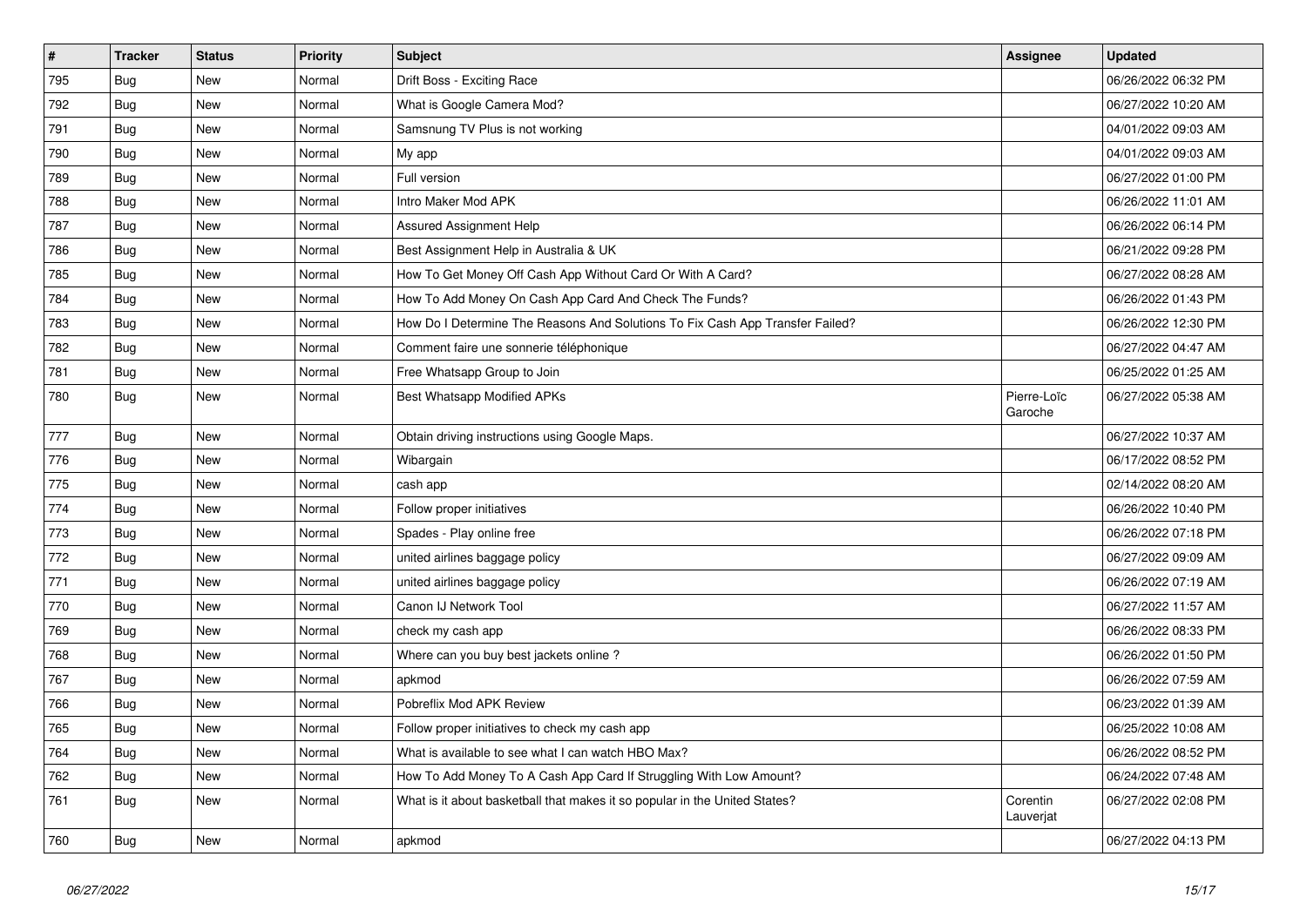| $\pmb{\#}$ | <b>Tracker</b> | <b>Status</b> | <b>Priority</b> | <b>Subject</b>                                                                                      | Assignee               | <b>Updated</b>      |
|------------|----------------|---------------|-----------------|-----------------------------------------------------------------------------------------------------|------------------------|---------------------|
| 759        | Bug            | New           | Normal          | Canon IJ Network Tool                                                                               | Pierre-Loïc<br>Garoche | 06/26/2022 01:17 PM |
| 758        | Bug            | New           | Normal          | How Do I Study Consistently For Hours?                                                              |                        | 06/27/2022 12:49 AM |
| 757        | Bug            | New           | Normal          | Why Is Issue of Car Maintenance so Famous for the Consumers?                                        |                        | 04/01/2022 09:01 AM |
| 754        | Bug            | <b>New</b>    | Normal          | Cómo descargar tonos gratis de teléfono celular                                                     |                        | 06/26/2022 01:56 PM |
| 753        | Bug            | New           | Normal          | onlineessaygrader                                                                                   |                        | 04/01/2022 09:01 AM |
| 752        | Bug            | <b>New</b>    | Normal          | Plagerism checker                                                                                   |                        | 06/26/2022 06:33 PM |
| 750        | Bug            | New           | Normal          | Create a Report Template                                                                            |                        | 06/26/2022 04:27 PM |
| 749        | Bug            | <b>New</b>    | Normal          | The Best Bubble Shooter Game for Android                                                            |                        | 06/26/2022 12:12 PM |
| 748        | Bug            | <b>New</b>    | Normal          | Il y a quelques façons d'obtenir des sonneries gratuites pour votre iPhone                          |                        | 06/26/2022 11:24 PM |
| 747        | Bug            | New           | Normal          | How to Install Tyflex Plus on Your Android Device                                                   |                        | 06/26/2022 08:16 AM |
| 744        | Bug            | New           | Normal          | <b>Pixel Survive</b>                                                                                |                        | 04/01/2022 09:02 AM |
| 743        | Bug            | New           | Normal          | They promote 'pixel art' contests and a 'game jam' related to the work and figure of Carlos Casares |                        | 04/15/2022 09:12 PM |
| 742        | Bug            | New           | Normal          | How Long Does Cash App Support Take To Respond For A Better Support?                                |                        | 06/25/2022 11:00 PM |
| 741        | Bug            | New           | Normal          | <b>Blockchain Technology Solutions</b>                                                              |                        | 06/26/2022 02:19 AM |
| 739        | Bug            | New           | Normal          | law dissertation help                                                                               |                        | 04/01/2022 09:02 AM |
| 738        | Bug            | New           | Normal          | How Much Amount Do I Get Using The Referral Code For Cash App?                                      |                        | 06/27/2022 03:58 PM |
| 737        | Bug            | New           | Normal          | How Do I Talk To A Live Person At Facebook If Anything Is Doubtful?                                 |                        | 04/01/2022 09:20 AM |
| 736        | Bug            | New           | Normal          | I Want to Edit in My Website (transfer-factor.net) Unfortunately, Unable to Edit It                 |                        | 06/24/2022 07:32 AM |
| 735        | Bug            | <b>New</b>    | Normal          | A quick fix of how to get money back from cash app stocks                                           |                        | 06/26/2022 01:31 PM |
| 734        | Bug            | New           | Normal          | DR. STRANGE: Multiverse of Scheduling Madness!                                                      |                        | 04/01/2022 09:33 AM |
| 733        | Bug            | <b>New</b>    | Normal          | How does one go about getting a book deal?                                                          |                        | 04/01/2022 09:33 AM |
| 732        | Bug            | New           | Normal          | Get rectifications steps about why cash app transfer failed                                         |                        | 06/26/2022 03:28 PM |
| 731        | Bug            | New           | Normal          | Avail Of Cash App Customer Service If Unable To Down Cash App Mobile App?                           |                        | 06/25/2022 08:36 PM |
| 730        | Bug            | New           | Normal          | Canon IJ Network Tool                                                                               |                        | 06/26/2022 05:51 PM |
| 729        | Bug            | New           | Normal          | Canon IJ Network Tool                                                                               |                        | 04/01/2022 09:33 AM |
| 728        | Bug            | New           | Normal          | Will Cash App refund money if scammed? Hitches With Optimum Ease                                    |                        | 06/26/2022 06:15 AM |
| 727        | Bug            | New           | Normal          | Drive for speed simulator mod apk                                                                   | Pierre-Loïc<br>Garoche | 06/27/2022 06:33 AM |
| 726        | <b>Bug</b>     | <b>New</b>    | Normal          | Mobile Application Development Services                                                             |                        | 06/27/2022 09:10 AM |
| 724        | Bug            | <b>New</b>    | Normal          | Dial Chime Customer support number for a quick response                                             |                        | 06/27/2022 03:15 PM |
| 722        | Bug            | New           | Normal          | Vergrößern Sie Instagram-Fotos mit instazoom                                                        | Christophe<br>Garion   | 06/27/2022 07:54 AM |
| 721        | <b>Bug</b>     | New           | Normal          | Cómo instalar un Mod Apk                                                                            |                        | 06/24/2022 09:39 PM |